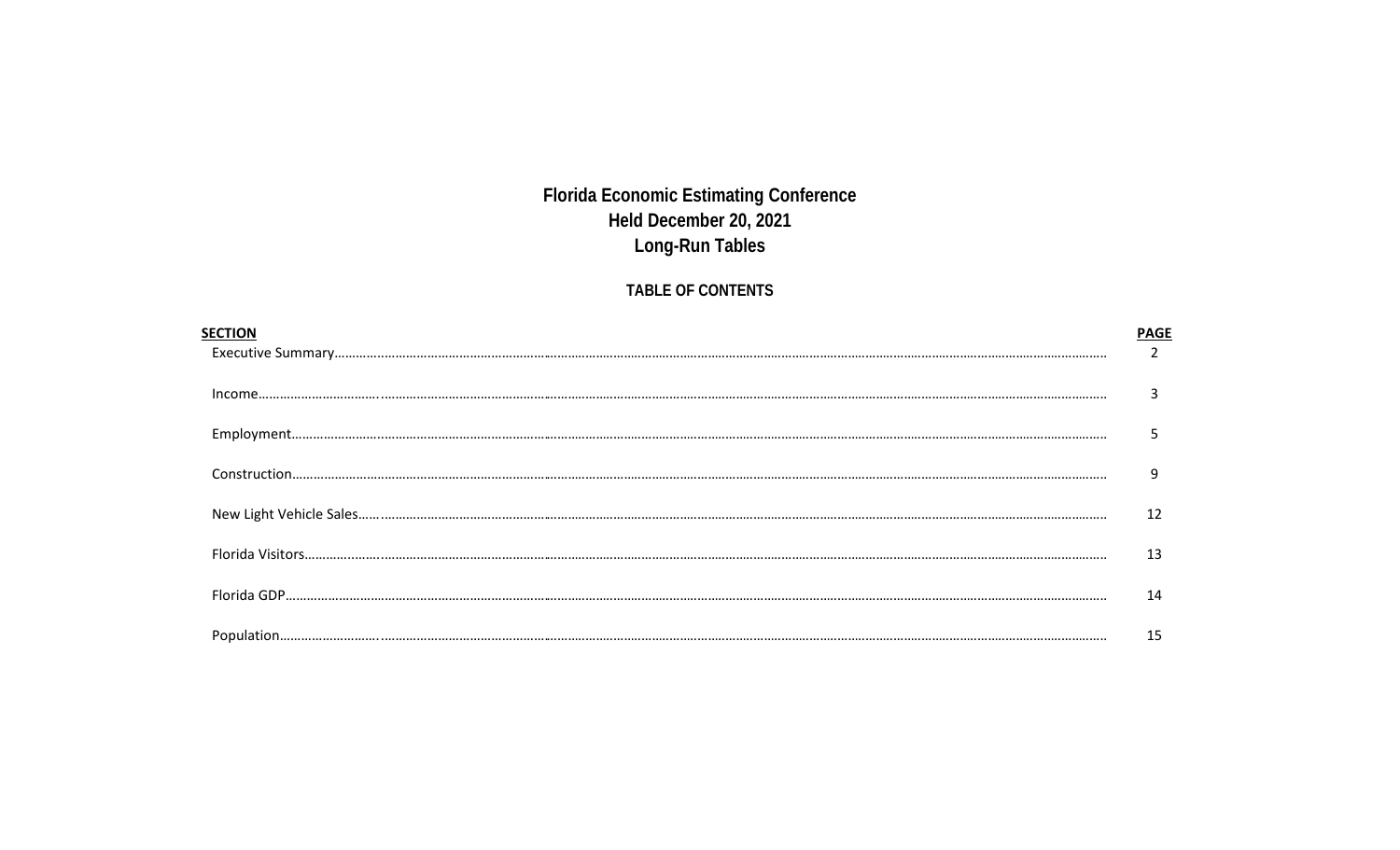|                                                                          |             |             |             |             | <b>Florida Economic Estimating Conference</b>            |             |             |             |             |             |             |             |             |
|--------------------------------------------------------------------------|-------------|-------------|-------------|-------------|----------------------------------------------------------|-------------|-------------|-------------|-------------|-------------|-------------|-------------|-------------|
|                                                                          |             |             |             |             | Held December 20, 2021                                   |             |             |             |             |             |             |             |             |
|                                                                          |             |             |             |             | Long-Run Tables                                          |             |             |             |             |             |             |             |             |
|                                                                          |             |             |             |             | Fiscal Year Observations, FY Ending in (% ch. prior yr.) |             |             |             |             |             |             |             |             |
|                                                                          | 2019        | 2020        | 2021        | 2022        | 2023                                                     | 2024        | 2025        | 2026        | 2027        | 2028        | 2029        | 2030        | 2031        |
| <b>Executive Summary</b>                                                 |             |             |             |             |                                                          |             |             |             |             |             |             |             |             |
| 1. Personal Income, December 2021, MIn. of Dollars (SAAR)                | 1,116,378.2 | 1,179,337.2 | 1,267,830.6 | 1,318,231.1 | 1,381,014.1                                              | 1,441,992.5 | 1,506,045.9 | 1,573,129.7 | 1,643,678.6 | 1,716,146.0 | 1,788,997.7 | 1,863,455.2 | 1,938,686.7 |
| <b>July 2021</b>                                                         | 1,107,255.7 | 1,163,512.1 | 1,261,997.9 | 1,281,472.0 | 1,347,333.8                                              | 1,400,975.4 | 1,458,812.0 | 1,521,993.6 | 1,591,088.3 | 1,665,355.9 | 1,741,559.9 | 1,818,759.2 | 1,914,813.8 |
| OTQ Percent Change, Annualized, December 2021                            | 5.7         | 5.6         | 7.5         | 4.0         | 4.8                                                      | 4.4         | 4.4         | 4.5         | 4.5         | 4.4         | 4.2         | 4.2         | 4.0         |
| <b>July 2021</b>                                                         | 5.3         | 5.1         | 8.5         | 1.5         | 5.1                                                      | 4.0         | 4.1         | 4.3         | 4.5         | 4.7         | 4.6         | 4.4         | 5.3         |
| 2. Real Per Capita Income, December 2021, Dollars                        | 48,471.9    | 49,725.0    | 51,523.5    | 50,505.3    | 50,994.0                                                 | 51,523.5    | 52,062.0    | 52,627.6    | 53,207.6    | 53,745.7    | 54,225.4    | 54,712.7    | 55,194.6    |
| <b>July 2021</b>                                                         | 48,089.2    | 48,973.8    | 51,263.5    | 49,826.7    | 50,749.5                                                 | 51,102.3    | 51,514.7    | 52,049.3    | 52,700.2    | 53,409.0    | 54,062.5    | 54,654.3    | 55,745.0    |
| OTQ Percent Change, Annualized, December 2021                            | $2.2\,$     | 2.6         | 3.6         | $-2.0$      | 1.0                                                      | 1.0         | 1.0         | 1.1         | 1.1         | 1.0         | 0.9         | 0.9         | 0.9         |
| <b>July 2021</b>                                                         | 1.6         | 1.8         | 4.7         | $-2.8$      | 1.9                                                      | 0.7         | 0.8         | 1.0         | 1.3         | 1.3         | 1.2         | 1.1         | 2.0         |
| 3. Non-Farm Employment, December 2021, Thousands of Jobs (SA)            | 8,880.6     | 8,784.2     | 8,509.8     | 8.979.5     | 9,288.6                                                  | 9,472.7     | 9,596.2     | 9,707.2     | 9,828.6     | 9,946.6     | 10,060.1    | 10,171.9    | 10,275.5    |
| <b>July 2021</b>                                                         | 8,880.3     | 8,784.1     | 8,510.1     | 8,993.1     | 9,255.3                                                  | 9,393.3     | 9,479.9     | 9,586.2     | 9,710.8     | 9,842.0     | 9,970.9     | 10,089.2    | 10,205.1    |
| OTQ Percent Change, Annualized, December 2021                            | 2.5         | $-1.1$      | $-3.1$      | 5.5         | 3.4                                                      | 2.0         | 1.3         | 1.2         | 1.3         | $1.2\,$     | 1.1         | 1.1         | 1.0         |
| <b>July 2021</b>                                                         | 2.5         | $-1.1$      | $-3.1$      | 5.7         | 2.9                                                      | 1.5         | 0.9         | 1.1         | 1.3         | 1.4         | 1.3         | 1.2         | 1.1         |
| 4. Total Private Housing Starts, December 2021, Thousands of Units (SAAI | 147.2       | 168.3       | 203.7       | 215.1       | 167.4                                                    | 159.1       | 157.6       | 154.9       | 151.3       | 148.7       | 148.6       | 148.5       | 145.9       |
| <b>July 2021</b>                                                         | 147.3       | 167.8       | 184.5       | 175.7       | 164.2                                                    | 162.8       | 162.6       | 160.0       | 152.4       | 149.6       | 149.2       | 148.4       | 145.1       |
| OTQ Percent Change, Annualized, December 2021                            | 6.5         | 14.3        | 21.0        | 5.6         | $-22.2$                                                  | $-5.0$      | $-1.0$      | $-1.7$      | $-2.3$      | $-1.7$      | $-0.1$      | $-0.1$      | $-1.8$      |
| <b>July 2021</b>                                                         | 6.4         | 14.0        | 10.0        | $-4.8$      | $-6.6$                                                   | $-0.9$      | $-0.1$      | $-1.6$      | $-4.7$      | $-1.8$      | $-0.3$      | $-0.6$      | $-2.2$      |
| 5. Total New Light Vehicle Registrations, December 2021, Thousands (SA)  | 1,320.9     | 1,239.1     | 1.374.3     | 1,127.2     | 1,302.4                                                  | 1,366.2     | 1,378.6     | 1,349.6     | 1,320.3     | 1,310.3     | 1.305.9     | 1,298.1     | 1,288.4     |
| <b>July 2021</b>                                                         | 1,321.9     | 1,239.2     | 1,344.4     | 1,290.5     | 1,305.2                                                  | 1,305.0     | 1,293.5     | 1,299.6     | 1,302.0     | 1,292.2     | 1,282.6     | 1,273.9     | 1,268.6     |
| OTQ Percent Change, Annualized, December 2021                            | 0.0         | $-6.2$      | 10.9        | $-18.0$     | 15.5                                                     | 4.9         | 0.9         | $-2.1$      | $-2.2$      | $-0.8$      | $-0.3$      | $-0.6$      | $-0.8$      |
| <b>July 2021</b>                                                         | 0.0         | $-6.3$      | 8.5         | $-4.0$      | 1.1                                                      | 0.0         | $-0.9$      | 0.5         | 0.2         | $-0.8$      | $-0.7$      | $-0.7$      | $-0.4$      |
| 6. Total Visitors, December 2021, Thousands of Visitors (SA)             | 129,036.4   | 103,885.9   | 97,653.2    | 133,056.2   | 143,108.9                                                | 151,250.4   | 158,320.6   | 165,168.8   | 171,969.3   | 178,843.1   | 185,953.9   | 193,234.1   | 200,689.7   |
| <b>July 2021</b>                                                         | 129,130.3   | 104,528.3   | 93,444.8    | 129,363.7   | 141,581.8                                                | 150,451.9   | 158,024.5   | 165,100.8   | 171,043.9   | 177,040.5   | 182,939.0   | 189,058.0   | 194,955.2   |
| OTQ Percent Change, Annualized, December 2021                            | 5.0         | $-19.5$     | $-6.0$      | 36.3        | 7.6                                                      | 5.7         | 4.7         | 4.3         | 4.1         | 4.0         | 4.0         | 3.9         | 3.9         |
| <b>July 2021</b>                                                         | 5.1         | $-19.1$     | $-10.6$     | 38.4        | 9.4                                                      | 6.3         | 5.0         | 4.5         | 3.6         | 3.5         | 3.3         | 3.3         | 3.1         |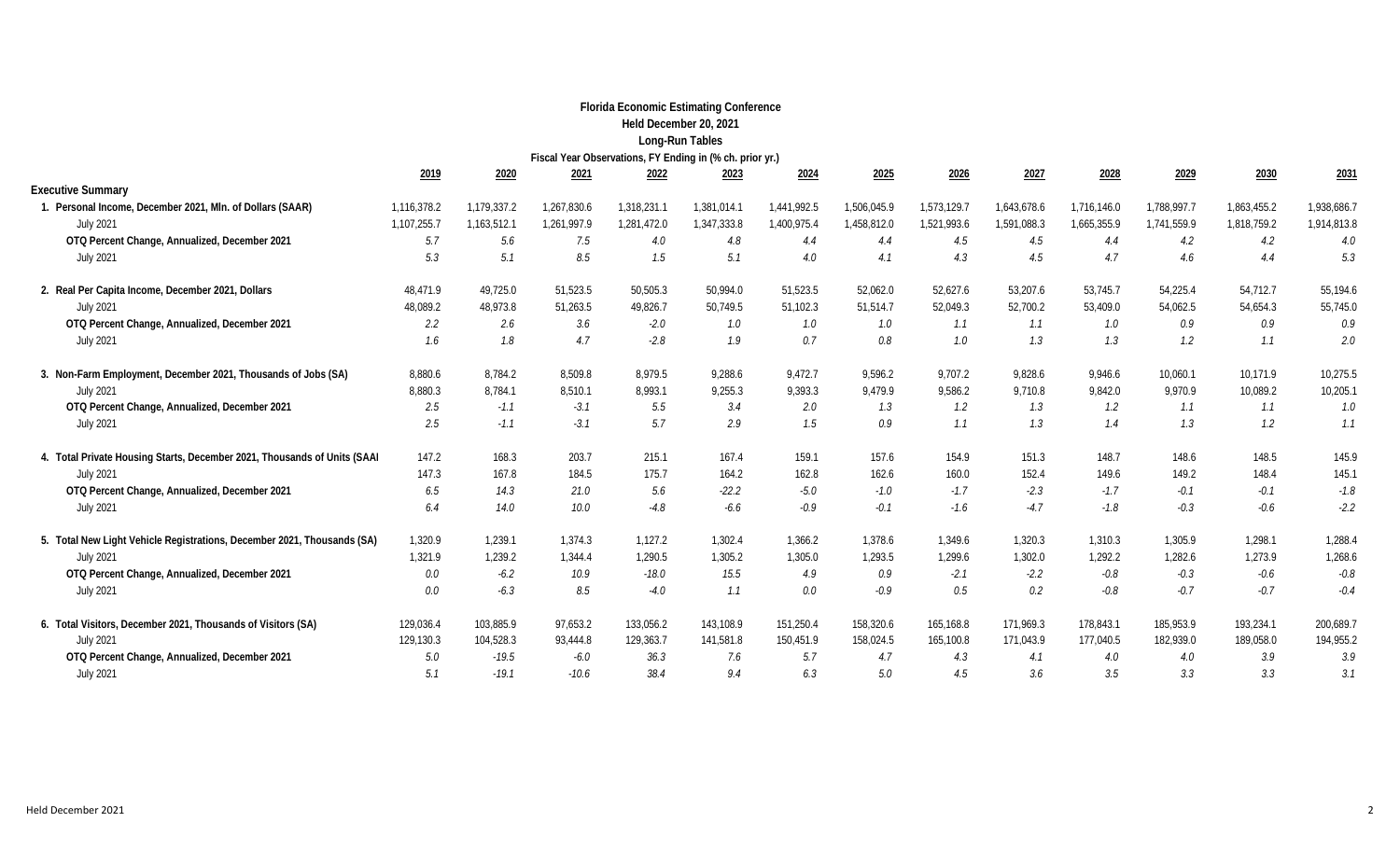|                                                                          |             |             |                                                          | <b>Florida Economic Estimating Conference</b> | Held December 20, 2021<br>Long-Run Tables |             |             |             |             |             |             |             |             |
|--------------------------------------------------------------------------|-------------|-------------|----------------------------------------------------------|-----------------------------------------------|-------------------------------------------|-------------|-------------|-------------|-------------|-------------|-------------|-------------|-------------|
|                                                                          |             |             | Fiscal Year Observations, FY Ending in (% ch. prior yr.) |                                               |                                           |             |             |             |             |             |             |             |             |
|                                                                          | 2019        | 2020        | 2021                                                     | 2022                                          | 2023                                      | 2024        | 2025        | 2026        | 2027        | 2028        | 2029        | 2030        | 2031        |
| Income                                                                   |             |             |                                                          |                                               |                                           |             |             |             |             |             |             |             |             |
| 1. Personal Income, December 2021, MIn. of Dollars (SAAR)                | 1,116,378.2 | 1,179,337.2 | 1,267,830.6                                              | 1,318,231.1                                   | 1,381,014.1                               | 1,441,992.5 | 1,506,045.9 | 1,573,129.7 | 1,643,678.6 | 1,716,146.0 | 1,788,997.7 | 1,863,455.2 | 1,938,686.7 |
| <b>July 2021</b>                                                         | 1,107,255.7 | 1,163,512.1 | 1,261,997.9                                              | 1,281,472.0                                   | 1,347,333.8                               | 1,400,975.4 | 1,458,812.0 | 1,521,993.6 | 1,591,088.3 | 1,665,355.9 | 1,741,559.9 | 1,818,759.2 | 1,914,813.8 |
| OTQ Percent Change, Annualized, December 2021                            | 5.7         | 5.6         | 7.5                                                      | 4.0                                           | 4.8                                       | 4.4         | 4.4         | 4.5         | 4.5         | 4.4         | 4.2         | 4.2         | 4.0         |
| <b>July 2021</b>                                                         | 5.3         | 5.1         | 8.5                                                      | 1.5                                           | 5.1                                       | 4.0         | 4.1         | 4.3         | 4.5         | 4.7         | 4.6         | 4.4         | 5.3         |
| 2. Real Personal Income, December 2021, Millions of Chained 2012 \$ (SAA | 1,023,065.4 | 1,066,741.8 | 1,123,746.9                                              | 1,119,270.3                                   | 1,146,682.6                               | 1,174,440.1 | 1,202,180.2 | 1,230,318.9 | 1,258,550.5 | 1,285,472.8 | 1,310,659.8 | 1,335,653.9 | 1,360,141.7 |
| <b>July 2021</b>                                                         | 1,015,438.7 | 1,053,057.7 | 1,119,937.8                                              | 1,104,456.8                                   | 1,140,778.1                               | 1,164,046.1 | 1,188,330.7 | 1,215,229.4 | 1,244,650.2 | 1,275,170.8 | 1,304,166.5 | 1,331,434.9 | 1,370,682.4 |
| OTQ Percent Change, Annualized, December 2021                            | 3.8         | 4.3         | 5.3                                                      | $-0.4$                                        | 2.4                                       | 2.4         | 2.4         | 2.3         | 2.3         | 2.1         | 2.0         | 1.9         | 1.8         |
| <b>July 2021</b>                                                         | 3.4         | 3.7         | 6.4                                                      | $-1.4$                                        | 3.3                                       | 2.0         | 2.1         | 2.3         | 2.4         | 2.5         | 2.3         | 2.1         | 2.9         |
| 3. Real Per Capita Income, December 2021, Dollars                        | 48,471.9    | 49,725.0    | 51,523.5                                                 | 50,505.3                                      | 50,994.0                                  | 51,523.5    | 52,062.0    | 52,627.6    | 53,207.6    | 53,745.7    | 54,225.4    | 54,712.7    | 55,194.6    |
| <b>July 2021</b>                                                         | 48,089.2    | 48,973.8    | 51,263.5                                                 | 49,826.7                                      | 50,749.5                                  | 51,102.3    | 51,514.7    | 52,049.3    | 52,700.2    | 53,409.0    | 54,062.5    | 54,654.3    | 55,745.0    |
| OTQ Percent Change, Annualized, December 2021                            | 2.2         | 2.6         | 3.6                                                      | $-2.0$                                        | 1.0                                       | 1.0         | 1.0         | 1.1         | 1.1         | 1.0         | 0.9         | 0.9         | 0.9         |
| <b>July 2021</b>                                                         | 1.6         | 1.8         | 4.7                                                      | $-2.8$                                        | 1.9                                       | 0.7         | 0.8         | 1.0         | 1.3         | 1.3         | 1.2         | 1.1         | 2.0         |
| 4. Wage & Salary Disbursements, December 2021, Millions of Dollars (SAA  | 486,949.5   | 503,011.1   | 533,990.6                                                | 596,527.4                                     | 631,788.7                                 | 656,950.6   | 681,551.5   | 705,671.9   | 730,362.7   | 755,024.4   | 779,456.6   | 803,857.1   | 828,218.1   |
| <b>July 2021</b>                                                         | 486,377.9   | 498,290.7   | 531,412.5                                                | 577,005.5                                     | 609,973.3                                 | 631,755.6   | 652,706.9   | 674,461.5   | 697,168.2   | 720,750.7   | 744,417.6   | 767,647.6   | 790,980.7   |
| OTQ Percent Change, Annualized, December 2021                            | 5.7         | 3.3         | 6.2                                                      | 11.7                                          | 5.9                                       | 4.0         | 3.7         | 3.5         | 3.5         | 3.4         | 3.2         | 3.1         | 3.0         |
| <b>July 2021</b>                                                         | 5.9         | 2.4         | 6.6                                                      | 8.6                                           | 5.7                                       | 3.6         | 3.3         | 3.3         | 3.4         | 3.4         | 3.3         | 3.1         | 3.0         |
| 5. Other Labor Income, December 2021, Millions of Dollars (SAAR)         | 71,509.5    | 71,009.2    | 71,686.1                                                 | 75,938.0                                      | 80,803.3                                  | 85,158.6    | 89,653.9    | 94,350.1    | 99,323.4    | 104,418.3   | 109,669.9   | 115,153.0   | 120,814.3   |
| <b>July 2021</b>                                                         | 71,010.4    | 71,662.8    | 75,034.8                                                 | 79,825.5                                      | 84,207.1                                  | 88,211.7    | 92,230.1    | 96,551.9    | 101,331.4   | 106,513.9   | 111,869.8   | 117,348.6   | 123,060.1   |
| OTQ Percent Change, Annualized, December 2021                            | 6.4         | $-0.7$      | 1.0                                                      | 5.9                                           | 6.4                                       | 5.4         | 5.3         | 5.2         | 5.3         | 5.1         | 5.0         | 5.0         | 4.9         |
| <b>July 2021</b>                                                         | 5.8         | 0.9         | 4.7                                                      | 6.4                                           | 5.5                                       | 4.8         | 4.6         | 4.7         | 5.0         | 5.1         | 5.0         | 4.9         | 4.9         |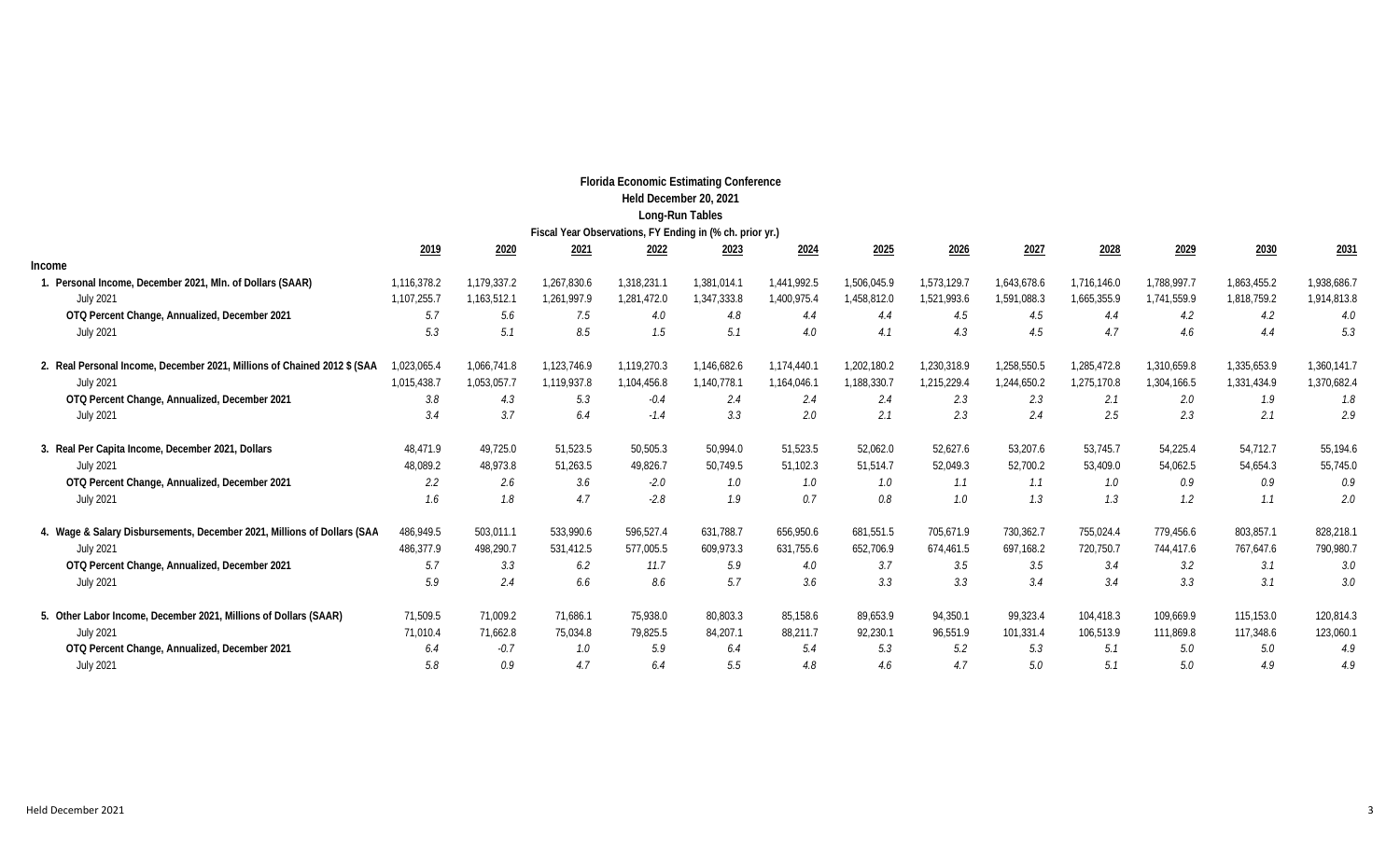|                                                                              |           |           |           |                        | <b>Florida Economic Estimating Conference</b>            |           |           |           |           |           |           |           |           |
|------------------------------------------------------------------------------|-----------|-----------|-----------|------------------------|----------------------------------------------------------|-----------|-----------|-----------|-----------|-----------|-----------|-----------|-----------|
|                                                                              |           |           |           | Held December 20, 2021 |                                                          |           |           |           |           |           |           |           |           |
|                                                                              |           |           |           | Long-Run Tables        |                                                          |           |           |           |           |           |           |           |           |
|                                                                              |           |           |           |                        | Fiscal Year Observations, FY Ending in (% ch. prior yr.) |           |           |           |           |           |           |           |           |
|                                                                              | 2019      | 2020      | 2021      | 2022                   | 2023                                                     | 2024      | 2025      | 2026      | 2027      | 2028      | 2029      | 2030      | 2031      |
| 6. Proprietors' Income, December 2021, Millions of Dollars (SAAR)            | 65,188.1  | 66,057.1  | 78,389.1  | 80,164.0               | 84,091.4                                                 | 88,679.4  | 93,217.2  | 97,768.9  | 102,306.4 | 107,207.0 | 112,124.6 | 117.664.4 | 123,040.5 |
| <b>July 2021</b>                                                             | 67,174.4  | 70,863.6  | 86,329.1  | 80,591.0               | 81,270.9                                                 | 84,550.4  | 90,188.4  | 96,276.4  | 102,105.4 | 107,401.1 | 111,914.9 | 116,867.9 | 122,565.0 |
| OTQ Percent Change, Annualized, December 2021                                | 3.0       | 1.3       | 18.7      | 2.3                    | 4.9                                                      | 5.5       | 5.1       | 4.9       | 4.6       | 4.8       | 4.6       | 4.9       | 4.6       |
| <b>July 2021</b>                                                             | 5.9       | 5.5       | 21.8      | $-6.6$                 | 0.8                                                      | 4.0       | 6.7       | 6.8       | 6.1       | 5.2       | 4.2       | 4.4       | 4.9       |
| 7. Property Income (Div., Int., & Rent), December 2021, Millions of \$ (SAAI | 321,074.6 | 327,725.0 | 323,493.7 | 335,156.3              | 344,826.5                                                | 359,184.9 | 375,666.0 | 394,966.2 | 416,546.5 | 438,866.6 | 460,903.4 | 482,971.4 | 504,938.2 |
| <b>July 2021</b>                                                             | 311,229.6 | 311,557.1 | 306,536.8 | 325,271.1              | 344,020.2                                                | 355,823.6 | 369,602.2 | 387,259.7 | 408,675.5 | 433,218.3 | 459,689.1 | 486,269.1 | 512,420.4 |
| OTQ Percent Change, Annualized, December 2021                                | 6.7       | 2.1       | $-1.3$    | 3.6                    | 2.9                                                      | 4.2       | 4.6       | 5.1       | 5.5       | 5.4       | 5.0       | 4.8       | 4.5       |
| <b>July 2021</b>                                                             | 4.6       | 0.1       | $-1.6$    | 6.1                    | 5.8                                                      | 3.4       | 3.9       | 4.8       | 5.5       | 6.0       | 6.1       | 5.8       | 5.4       |
| 8. Total Transfer Payments To Persons, December 2021, Millions of \$ (SAA    | 211,333.2 | 253,694.9 | 305,911.1 | 280,698.8              | 292,143.8                                                | 306,358.5 | 322,201.6 | 338,656.5 | 355,671.8 | 373,552.6 | 392,218.2 | 411,766.3 | 432,262.8 |
| <b>July 2021</b>                                                             | 210,961.2 | 252,214.3 | 306,615.8 | 269,951.7              | 278,023.8                                                | 291,770.5 | 306,865.8 | 322,414.1 | 338,606.9 | 355,653.0 | 373,438.6 | 392,062.4 | 428,909.1 |
| OTQ Percent Change, Annualized, December 2021                                | 5.0       | 20.0      | 20.6      | -8.2                   | 4.1                                                      | 4.9       | 5.2       | 5.1       | 5.0       | 5.0       | 5.0       | 5.0       | 5.0       |
| <b>July 2021</b>                                                             | 5.0       | 19.6      | 21.6      | $-12.0$                | 3.0                                                      | 4.9       | 5.2       | 5.1       | 5.0       | 5.0       | 5.0       | 5.0       | 9.4       |
| 9. Average Annual Wage, December 2021, Thousands of Dollars (SAAR)           | 54.1      | 56.5      | 61.9      | 65.6                   | 67.2                                                     | 68.5      | 70.2      | 71.9      | 73.5      | 75.1      | 76.7      | 78.2      | 79.8      |
| <b>July 2021</b>                                                             | 54.1      | 56.0      | 61.6      | 63.4                   | 65.1                                                     | 66.5      | 68.1      | 69.6      | 71.0      | 72.5      | 73.9      | 75.3      | 76.8      |
| OTQ Percent Change, Annualized, December 2021                                | 3.2       | 4.5       | 9.5       | 6.0                    | 2.4                                                      | 2.0       | 2.4       | 2.4       | 2.2       | 2.2       | 2.1       | 2.0       | 2.0       |
| <b>July 2021</b>                                                             | 3.3       | 3.6       | 10.0      | 2.8                    | 2.8                                                      | 2.1       | 2.4       | 2.2       | 2.1       | 2.0       | 2.0       | 1.9       | 1.9       |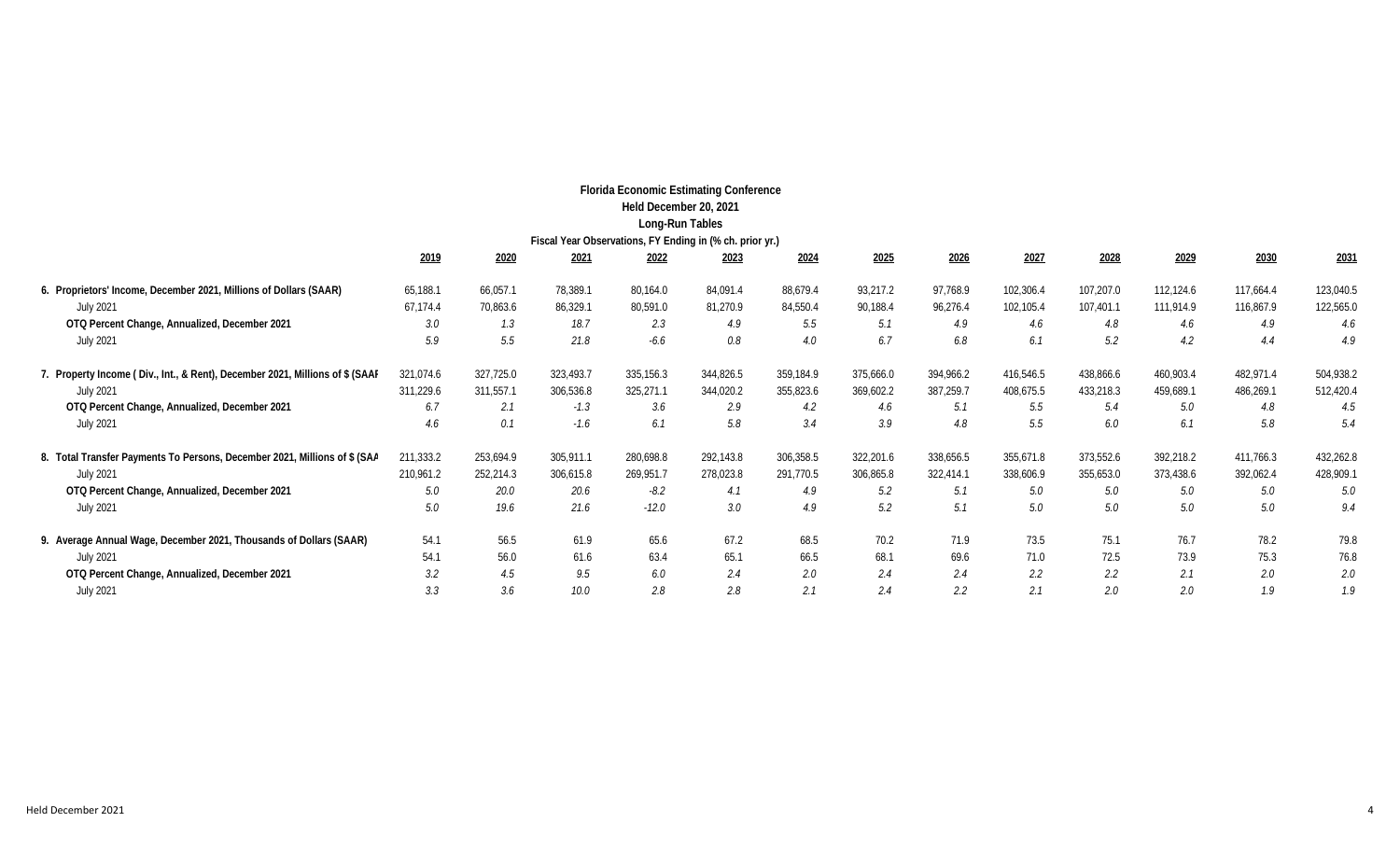|                                                                         |         |         |         | <b>Florida Economic Estimating Conference</b>            |         |         |         |         |         |               |          |          |          |
|-------------------------------------------------------------------------|---------|---------|---------|----------------------------------------------------------|---------|---------|---------|---------|---------|---------------|----------|----------|----------|
|                                                                         |         |         |         | Held December 20, 2021                                   |         |         |         |         |         |               |          |          |          |
|                                                                         |         |         |         | Long-Run Tables                                          |         |         |         |         |         |               |          |          |          |
|                                                                         |         |         |         | Fiscal Year Observations, FY Ending in (% ch. prior yr.) |         |         |         |         |         |               |          |          |          |
|                                                                         | 2019    | 2020    | 2021    | 2022                                                     | 2023    | 2024    | 2025    | 2026    | 2027    | 2028          | 2029     | 2030     | 2031     |
| Employment                                                              |         |         |         |                                                          |         |         |         |         |         |               |          |          |          |
| 1. Non-Farm Employment, December 2021, Thousands of Jobs (SA)           | 8,880.6 | 8,784.2 | 8,509.8 | 8.979.5                                                  | 9,288.6 | 9,472.7 | 9,596.2 | 9,707.2 | 9,828.6 | 9,946.6       | 10,060.1 | 10,171.9 | 10,275.5 |
| <b>July 2021</b>                                                        | 8,880.3 | 8,784.1 | 8,510.1 | 8,993.1                                                  | 9,255.3 | 9,393.3 | 9,479.9 | 9,586.2 | 9,710.8 | 9,842.0       | 9.970.9  | 10,089.2 | 10,205.1 |
| OTQ Percent Change, Annualized, December 2021                           | 2.5     | $-1.1$  | $-3.1$  | 5.5                                                      | 3.4     | 2.0     | 1.3     | 1.2     | 1.3     | $1.2^{\circ}$ | 1.1      | 1.1      | 1.0      |
| <b>July 2021</b>                                                        | 2.5     | $-1.1$  | $-3.1$  | 5.7                                                      | 2.9     | 1.5     | 0.9     | 1.1     | 1.3     | 1.4           | 1.3      | 1.2      | 1.1      |
| 2. Natural Resources & Mining (NAICS 10), December 2021, Thousands (Si  | 5.8     | 5.5     | 5.4     | 5.4                                                      | 5.2     | 5.1     | 4.9     | 4.8     | 4.6     | 4.5           | 4.3      | 4.2      | 4.0      |
| <b>July 2021</b>                                                        | 5.8     | 5.5     | 5.3     | 5.3                                                      | 5.1     | 5.0     | 4.9     | 4.8     | 4.6     | 4.5           | 4.4      | 4.3      | 4.2      |
| OTQ Percent Change, Annualized, December 2021                           | 1.4     | $-4.1$  | $-3.0$  | 1.3                                                      | $-3.8$  | $-3.0$  | $-2.7$  | $-2.8$  | $-3.1$  | $-3.4$        | $-3.6$   | $-3.6$   | $-3.5$   |
| <b>July 2021</b>                                                        | 1.3     | $-4.7$  | $-4.0$  | $-1.3$                                                   | $-2.6$  | $-2.5$  | $-2.2$  | $-2.3$  | $-2.7$  | $-2.7$        | $-2.6$   | $-2.6$   | $-2.6$   |
| 3. Construction (NAICS 23), December 2021, Thousands (SA)               | 555.3   | 567.2   | 563.9   | 581.7                                                    | 589.5   | 588.4   | 590.5   | 596.8   | 602.6   | 605.2         | 609.8    | 616.0    | 619.9    |
| <b>July 2021</b>                                                        | 555.3   | 567.2   | 564.4   | 579.1                                                    | 581.7   | 581.7   | 587.2   | 596.4   | 606.3   | 615.6         | 624.4    | 632.4    | 638.3    |
| OTQ Percent Change, Annualized, December 2021                           | 6.3     | 2.1     | $-0.6$  | 3.2                                                      | 1.3     | $-0.2$  | 0.4     | 1.1     | 1.0     | 0.4           | 0.8      | 1.0      | 0.6      |
| <b>July 2021</b>                                                        | 6.3     | 2.1     | $-0.5$  | 2.6                                                      | 0.4     | 0.0     | 0.9     | 1.6     | 1.7     | 1.5           | 1.4      | 1.3      | 0.9      |
| 4. Manufacturing (NAICS 31-33), December 2021, Thousands (SA)           | 379.6   | 382.5   | 377.8   | 387.3                                                    | 390.9   | 391.8   | 388.2   | 383.2   | 382.6   | 382.2         | 381.8    | 382.5    | 383.5    |
| <b>July 2021</b>                                                        | 379.6   | 382.5   | 377.8   | 387.2                                                    | 391.9   | 391.3   | 385.6   | 380.7   | 380.0   | 382.0         | 384.2    | 385.1    | 385.4    |
| OTQ Percent Change, Annualized, December 2021                           | 3.5     | 0.8     | $-1.2$  | 2.5                                                      | 0.9     | 0.2     | $-0.9$  | $-1.3$  | $-0.2$  | $-0.1$        | $-0.1$   | 0.2      | 0.2      |
| <b>July 2021</b>                                                        | 3.5     | 0.8     | $-1.2$  | 2.5                                                      | 1.2     | $-0.2$  | $-1.4$  | $-1.3$  | $-0.2$  | 0.5           | 0.6      | 0.3      | 0.1      |
| 5. Wholesale & Retail Trade (NAICS 42, 44-45), December 2021, Thousands | 1,461.9 | 1,428.5 | 1,405.6 | 1,449.8                                                  | 1,440.3 | 1,437.8 | 1,430.5 | 1,429.1 | 1,431.7 | 1,434.4       | 1,436.0  | 1,438.6  | 1,444.2  |
| <b>July 2021</b>                                                        | 1,461.9 | 1,428.4 | 1,405.2 | 1,439.4                                                  | 1,413.5 | 1,415.9 | 1,379.6 | 1,371.1 | 1,372.1 | 1,374.1       | 1,377.5  | 1,380.8  | 1,386.3  |
| OTQ Percent Change, Annualized, December 2021                           | 0.7     | $-2.3$  | $-1.6$  | 3.1                                                      | $-0.7$  | $-0.2$  | $-0.5$  | $-0.1$  | 0.2     | 0.2           | 0.1      | 0.2      | 0.4      |
| <b>July 2021</b>                                                        | 0.7     | $-2.3$  | $-1.6$  | 2.4                                                      | $-1.8$  | 0.2     | $-2.6$  | $-0.6$  | 0.1     | 0.1           | 0.2      | 0.2      | 0.4      |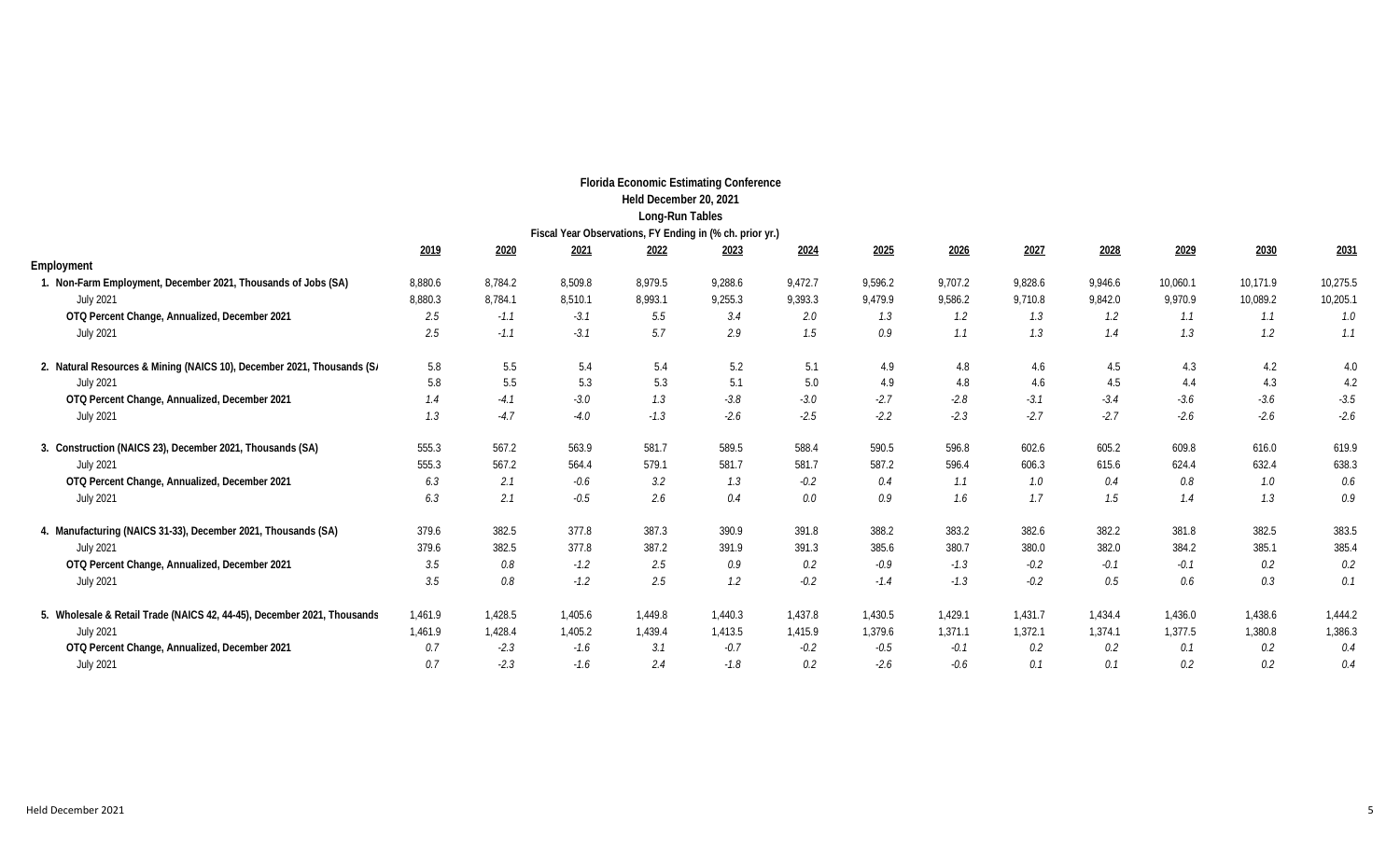|                                                                          |         |         |                                                          | <b>Florida Economic Estimating Conference</b> |         |         |         |         |         |         |         |         |         |
|--------------------------------------------------------------------------|---------|---------|----------------------------------------------------------|-----------------------------------------------|---------|---------|---------|---------|---------|---------|---------|---------|---------|
|                                                                          |         |         |                                                          | Held December 20, 2021                        |         |         |         |         |         |         |         |         |         |
|                                                                          |         |         |                                                          | Long-Run Tables                               |         |         |         |         |         |         |         |         |         |
|                                                                          |         |         | Fiscal Year Observations, FY Ending in (% ch. prior yr.) |                                               |         |         |         |         |         |         |         |         |         |
|                                                                          | 2019    | 2020    | 2021                                                     | 2022                                          | 2023    | 2024    | 2025    | 2026    | 2027    | 2028    | 2029    | 2030    | 2031    |
| 6. Transportation & Utilities (NAICS 43), December 2021, Thousands (SA)  | 331.0   | 347.6   | 346.3                                                    | 379.5                                         | 392.7   | 397.1   | 401.4   | 405.0   | 408.0   | 409.8   | 411.1   | 412.1   | 413.1   |
| <b>July 2021</b>                                                         | 331.0   | 347.6   | 346.3                                                    | 365.0                                         | 384.3   | 385.8   | 392.7   | 400.2   | 405.0   | 406.1   | 406.2   | 406.1   | 405.8   |
| OTQ Percent Change, Annualized, December 2021                            | 7.6     | 5.0     | $-0.4$                                                   | 9.6                                           | 3.5     | 1.1     | 1.1     | 0.9     | 0.7     | 0.4     | 0.3     | 0.2     | $0.2\,$ |
| <b>July 2021</b>                                                         | 7.6     | 5.0     | $-0.4$                                                   | 5.4                                           | 5.3     | 0.4     | $1.8\,$ | 1.9     | 1.2     | 0.3     | 0.0     | $0.0\,$ | $-0.1$  |
| 7. Information (NAICS 51), December 2021, Thousands (SA)                 | 139.4   | 135.7   | 128.9                                                    | 137.1                                         | 138.1   | 141.1   | 144.0   | 143.6   | 141.8   | 140.1   | 137.9   | 135.7   | 133.8   |
| <b>July 2021</b>                                                         | 139.4   | 135.7   | 128.9                                                    | 135.3                                         | 137.6   | 140.7   | 141.7   | 139.6   | 137.6   | 135.5   | 133.8   | 132.8   | 131.2   |
| OTQ Percent Change, Annualized, December 2021                            | 0.6     | $-2.7$  | $-5.0$                                                   | 6.4                                           | 0.7     | 2.2     | 2.1     | $-0.3$  | $-1.2$  | $-1.2$  | $-1.6$  | $-1.6$  | $-1.4$  |
| <b>July 2021</b>                                                         | 0.6     | $-2.7$  | $-5.0$                                                   | 5.0                                           | 1.7     | 2.3     | 0.7     | $-1.5$  | $-1.4$  | $-1.5$  | $-1.3$  | $-0.7$  | $-1.2$  |
| 8. Financial Activities (NAICS 55), December 2021, Thousands (SA)        | 583.4   | 594.8   | 597.2                                                    | 623.8                                         | 633.5   | 640.1   | 646.2   | 651.7   | 656.0   | 659.6   | 663.2   | 666.1   | 668.6   |
| <b>July 2021</b>                                                         | 583.4   | 594.8   | 597.3                                                    | 618.4                                         | 641.7   | 641.4   | 646.1   | 650.1   | 650.3   | 650.9   | 652.9   | 654.9   | 657.2   |
| OTQ Percent Change, Annualized, December 2021                            | 2.5     | 2.0     | 0.4                                                      | 4.4                                           | 1.6     | 1.0     | 1.0     | 0.8     | 0.7     | 0.6     | 0.5     | 0.4     | 0.4     |
| <b>July 2021</b>                                                         | 2.5     | 2.0     | 0.4                                                      | 3.5                                           | 3.8     | 0.0     | 0.7     | 0.6     | 0.0     | 0.1     | 0.3     | 0.3     | 0.3     |
| 9. Professional & Business Serv. (NAICS 60), December 2021, Thousands (  | 1,380.3 | 1,376.2 | 1,369.3                                                  | 1,459.5                                       | 1,557.2 | 1,601.7 | 1,652.8 | 1,701.5 | 1,753.4 | 1,803.0 | 1,852.3 | 1.898.5 | 1,939.4 |
| <b>July 2021</b>                                                         | 1,380.2 | 1,376.1 | 1,369.6                                                  | 1,482.5                                       | 1,577.8 | 1,631.5 | 1,674.6 | 1,719.9 | 1,774.6 | 1,832.3 | 1,883.5 | 1,926.0 | 1,966.8 |
| OTQ Percent Change, Annualized, December 2021                            | 2.7     | $-0.3$  | $-0.5$                                                   | 6.6                                           | 6.7     | 2.9     | 3.2     | 2.9     | 3.0     | 2.8     | 2.7     | 2.5     | 2.2     |
| <b>July 2021</b>                                                         | 2.7     | $-0.3$  | $-0.5$                                                   | 8.2                                           | 6.4     | 3.4     | 2.6     | 2.7     | 3.2     | 3.2     | 2.8     | 2.3     | 2.1     |
| 10. Educational & Health Serv. (NAICS 65), December 2021, Thousands (SA) | 1,323.5 | 1,334.2 | 1,309.3                                                  | 1,364.2                                       | 1,401.9 | 1,421.8 | 1,451.7 | 1,480.4 | 1,512.2 | 1,545.2 | 1,575.9 | 1,604.7 | 1,632.9 |
| <b>July 2021</b>                                                         | 1,323.5 | 1,334.2 | 1,309.3                                                  | 1,360.8                                       | 1,399.1 | 1,430.7 | 1,459.1 | 1,484.2 | 1,512.5 | 1,541.9 | 1,571.9 | 1,601.6 | 1,631.6 |
| OTQ Percent Change, Annualized, December 2021                            | 2.8     | 0.8     | $-1.9$                                                   | 4.2                                           | 2.8     | 1.4     | 2.1     | 2.0     | 2.2     | 2.2     | 2.0     | 1.8     | 1.8     |
| <b>July 2021</b>                                                         | 2.8     | 0.8     | $-1.9$                                                   | 3.9                                           | 2.8     | 2.3     | 2.0     | 1.7     | 1.9     | 1.9     | 1.9     | 1.9     | 1.9     |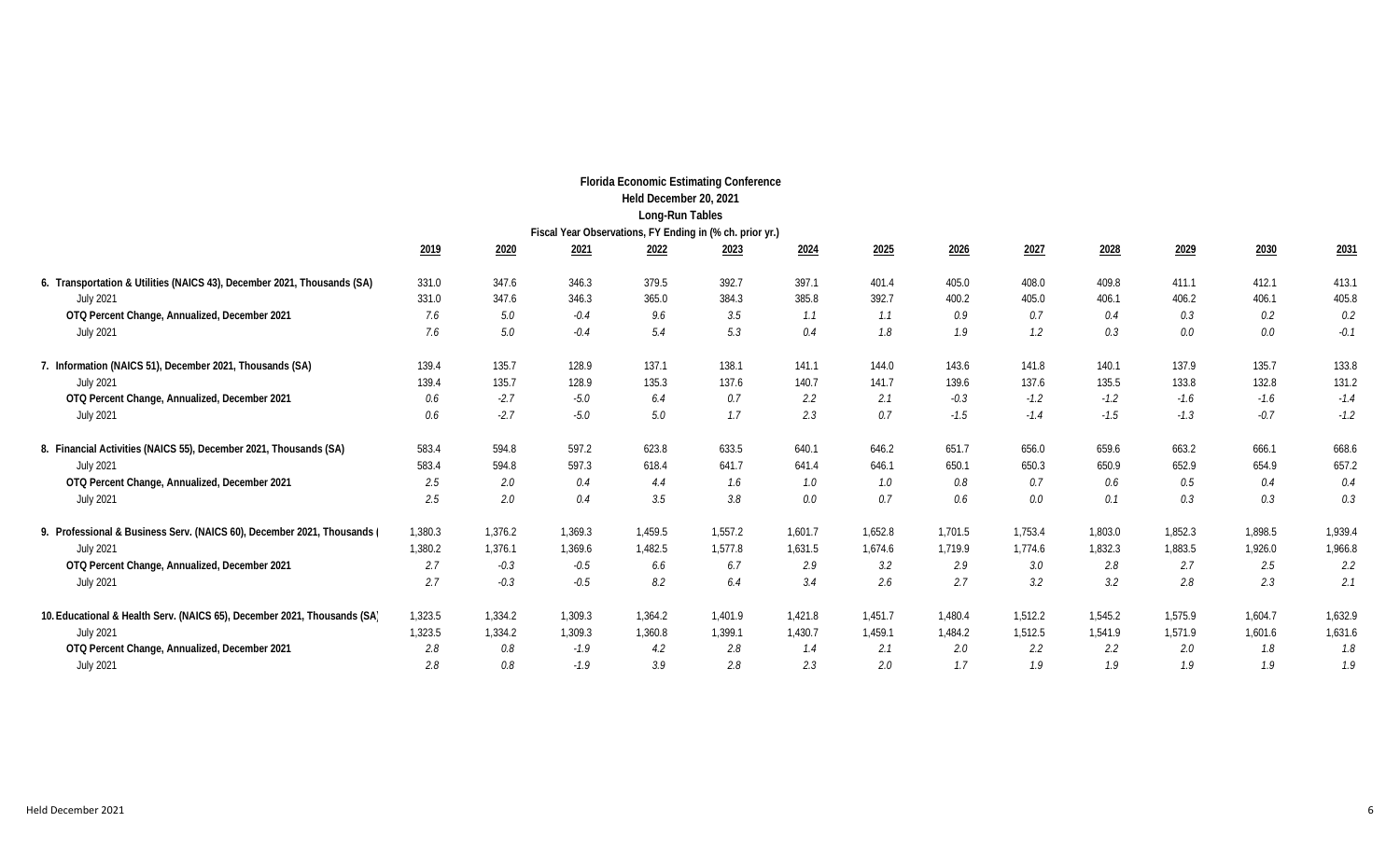|                                                                        |         |         |         | <b>Florida Economic Estimating Conference</b>            |         |         |         |         |         |         |         |         |         |
|------------------------------------------------------------------------|---------|---------|---------|----------------------------------------------------------|---------|---------|---------|---------|---------|---------|---------|---------|---------|
|                                                                        |         |         |         | Held December 20, 2021                                   |         |         |         |         |         |         |         |         |         |
|                                                                        |         |         |         | Long-Run Tables                                          |         |         |         |         |         |         |         |         |         |
|                                                                        |         |         |         | Fiscal Year Observations, FY Ending in (% ch. prior yr.) |         |         |         |         |         |         |         |         |         |
|                                                                        | 2019    | 2020    | 2021    | 2022                                                     | 2023    | 2024    | 2025    | 2026    | 2027    | 2028    | 2029    | 2030    | 2031    |
| 11. Leisure & Hospitality (NAICS 70), December 2021, Thousands (SA)    | 1,247.6 | 1,148.1 | 992.5   | 1,138.1                                                  | 1,240.7 | 1,335.6 | 1,359.1 | 1,371.3 | 1,384.6 | 1,401.8 | 1,419.9 | 1,439.5 | 1,454.5 |
| <b>July 2021</b>                                                       | 1,247.5 | 1,148.1 | 992.3   | 1,158.5                                                  | 1,215.8 | 1,250.0 | 1,275.5 | 1,291.6 | 1,306.0 | 1,324.0 | 1,344.9 | 1,366.0 | 1,385.3 |
| OTQ Percent Change, Annualized, December 2021                          | 2.9     | $-8.0$  | $-13.6$ | 14.7                                                     | 9.0     | 7.7     | 1.8     | 0.9     | 1.0     | 1.2     | 1.3     | 1.4     | 1.0     |
| <b>July 2021</b>                                                       | 2.9     | $-8.0$  | $-13.6$ | 16.8                                                     | 4.9     | 2.8     | 2.0     | 1.3     | 1.1     | 1.4     | 1.6     | 1.6     | 1.4     |
| 12. Employment: Other Services (NAICS 81), December 2021, Thousands (S | 353.5   | 338.7   | 323.3   | 353.2                                                    | 376.2   | 382.4   | 393.0   | 403.0   | 412.2   | 421.2   | 428.3   | 434.1   | 439.1   |
| <b>July 2021</b>                                                       | 353.5   | 338.7   | 323.3   | 352.2                                                    | 378.8   | 381.8   | 388.4   | 396.7   | 404.9   | 413.1   | 420.8   | 427.8   | 434.2   |
| OTQ Percent Change, Annualized, December 2021                          | 0.9     | $-4.2$  | $-4.5$  | 9.2                                                      | 6.5     | 1.6     | 2.8     | 2.5     | 2.3     | 2.2     | 1.7     | 1.3     | 1.1     |
| <b>July 2021</b>                                                       | 0.9     | $-4.2$  | $-4.6$  | 8.9                                                      | 7.6     | 0.8     | 1.7     | 2.1     | 2.1     | 2.0     | 1.9     | 1.7     | 1.5     |
| 13. Government, December 2021, Thousands (SA)                          | 1,119.2 | 1,125.2 | 1,089.8 | 1,100.0                                                  | 1,122.4 | 1,129.8 | 1,133.8 | 1,136.8 | 1,138.7 | 1,139.6 | 1,139.6 | 1,139.9 | 1,142.4 |
| <b>July 2021</b>                                                       | 1,119.2 | 1,125.2 | 1,090.1 | 1,109.3                                                  | 1,128.0 | 1,137.5 | 1,144.6 | 1,150.9 | 1,156.7 | 1,162.0 | 1,166.6 | 1,171.3 | 1,178.7 |
| OTQ Percent Change, Annualized, December 2021                          | 0.9     | 0.5     | $-3.1$  | 0.9                                                      | 2.0     | 0.7     | 0.3     | 0.3     | 0.2     | 0.1     | 0.0     | 0.0     | 0.2     |
| <b>July 2021</b>                                                       | 0.9     | 0.5     | $-3.1$  | 1.8                                                      | 1.7     | 0.8     | 0.6     | 0.5     | 0.5     | 0.5     | 0.4     | 0.4     | 0.6     |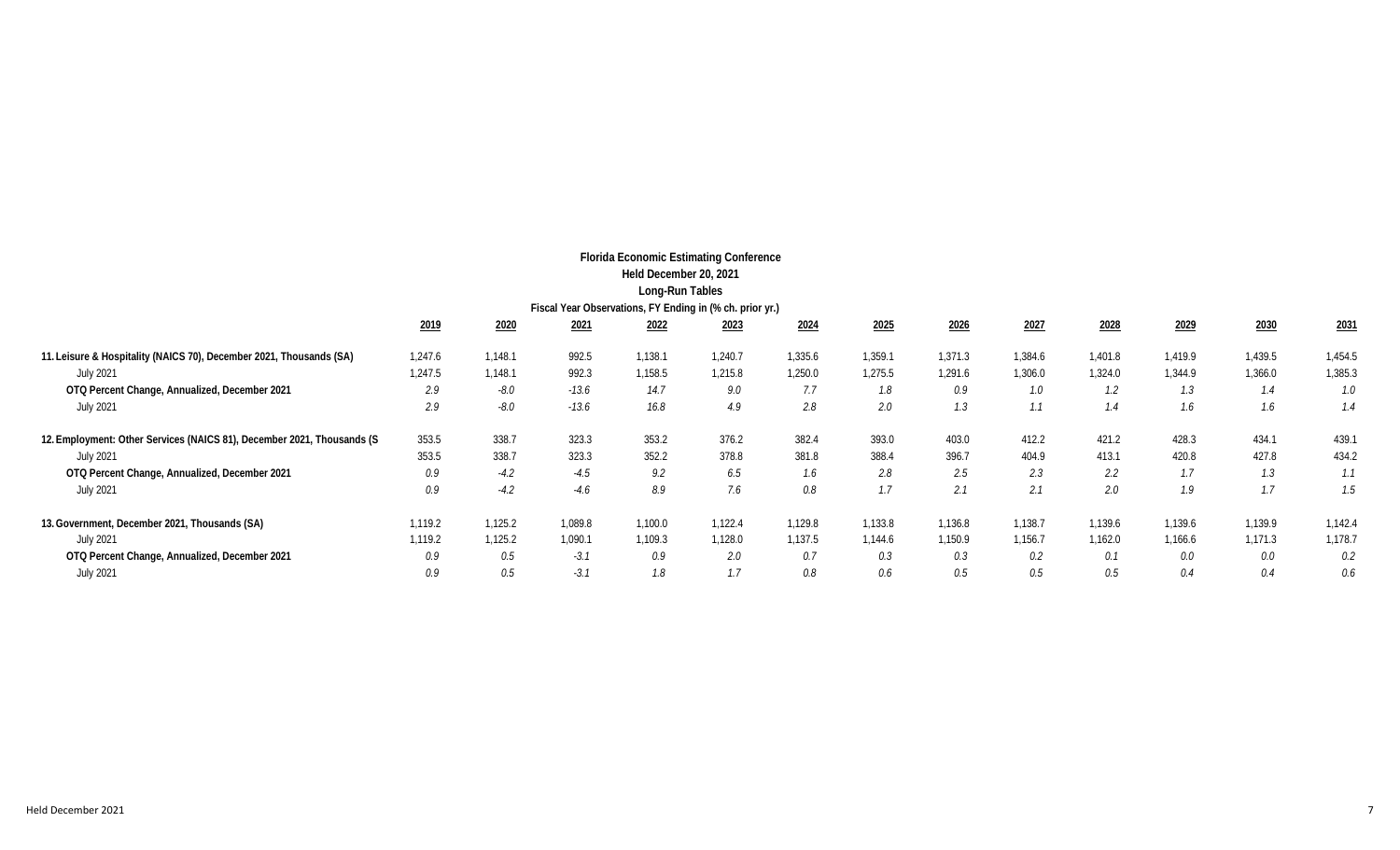|                                                                   |          |          |          | <b>Florida Economic Estimating Conference</b>            |          |          |          |          |          |          |          |          |          |
|-------------------------------------------------------------------|----------|----------|----------|----------------------------------------------------------|----------|----------|----------|----------|----------|----------|----------|----------|----------|
|                                                                   |          |          |          | Held December 20, 2021                                   |          |          |          |          |          |          |          |          |          |
|                                                                   |          |          |          | Long-Run Tables                                          |          |          |          |          |          |          |          |          |          |
|                                                                   |          |          |          | Fiscal Year Observations, FY Ending in (% ch. prior yr.) |          |          |          |          |          |          |          |          |          |
|                                                                   | 2019     | 2020     | 2021     | 2022                                                     | 2023     | 2024     | 2025     | 2026     | 2027     | 2028     | 2029     | 2030     | 2031     |
| 14. Civilian Labor Force, December 2021, Thousands (SA)           | 10,231.9 | 10,296.4 | 10,129.0 | 10,642.2                                                 | 10,891.2 | 11,051.6 | 11,180.3 | 11,298.5 | 11,419.8 | 11,538.0 | 11,652.5 | 11,763.8 | 11,870.0 |
| <b>July 2021</b>                                                  | 10,231.9 | 10,296.4 | 10,129.0 | 10,533.6                                                 | 10,760.3 | 10,894.2 | 10,998.8 | 11,108.8 | 11,226.4 | 11,349.1 | 11,468.3 | 11,578.3 | 11,685.7 |
| OTQ Percent Change, Annualized, December 2021                     | 1.4      | 0.6      | $-1.6$   | 5.1                                                      | 2.3      | 1.5      | 1.2      | 1.1      | 1.1      | 1.0      | 1.0      | 1.0      | 0.9      |
| July 2021                                                         | 1.4      | 0.6      | $-1.6$   | 4.0                                                      | 2.2      | 1.2      | 1.0      | 1.0      | 1.1      |          | 1.1      | 1.0      | 0.9      |
| 15. Civilian Employment, December 2021, Thousands (SA)            | 9,881.7  | 9,699.9  | 9,524.5  | 10,183.6                                                 | 10,505.4 | 10,670.4 | 10,795.9 | 10,910.7 | 11,034.2 | 11,152.4 | 11,266.0 | 11,378.8 | 11,486.9 |
| July 2021                                                         | 9,881.7  | 9,699.9  | 9,524.6  | 10,123.9                                                 | 10,425.2 | 10,573.7 | 10,669.3 | 10,770.5 | 10,889.0 | 11,017.9 | 11,141.6 | 11,252.1 | 11,361.3 |
| OTQ Percent Change, Annualized, December 2021                     | 1.9      | $-1.8$   | $-1.8$   | 6.9                                                      | 3.2      | 1.6      | 1.2      | 1.1      | 1.1      | 1.1      | 1.0      | 1.0      | 1.0      |
| <b>July 2021</b>                                                  | 1.9      | $-1.8$   | $-1.8$   | 6.3                                                      | 3.0      | 1.4      | 0.9      | 0.9      | 1.1      | 1.2      | 1.1      | $1.0\,$  | 1.0      |
| 16. Unemployed, December 2021, Thousands of Persons (SA)          | 350.2    | 596.6    | 604.5    | 455.6                                                    | 375.1    | 375.8    | 388.4    | 402.2    | 418.7    | 434.8    | 454.4    | 472.3    | 480.6    |
| <b>July 2021</b>                                                  | 350.2    | 596.6    | 604.5    | 463.9                                                    | 393.7    | 384.9    | 410.1    | 436.9    | 446.7    | 448.5    | 456.4    | 470.0    | 476.2    |
| OTQ Percent Change, Annualized, December 2021                     | $-11.5$  | 70.4     | 1.3      | $-24.6$                                                  | $-17.7$  | 0.2      | 3.4      | 3.6      | 4.1      | 3.8      | 4.5      | 3.9      | 1.8      |
| <b>July 2021</b>                                                  | $-11.5$  | 70.4     | 1.3      | $-23.3$                                                  | $-15.1$  | $-2.2$   | 6.5      | 6.5      | 2.3      | 0.4      | 1.8      | 3.0      | 1.3      |
| 17. Civilian Unemployment Rate, December 2021, Percent Unemployed | 3.4      | 5.9      | 6.0      | 4.3                                                      | 3.4      | 3.4      | 3.5      | 3.6      | 3.7      | 3.8      | 3.9      | 4.0      | 4.0      |
| <b>July 2021</b>                                                  | 3.4      | 5.9      | 6.0      | 4.4                                                      | 3.7      | 3.5      | 3.7      | 3.9      | 4.0      | 4.0      | 4.0      | 4.1      | 4.1      |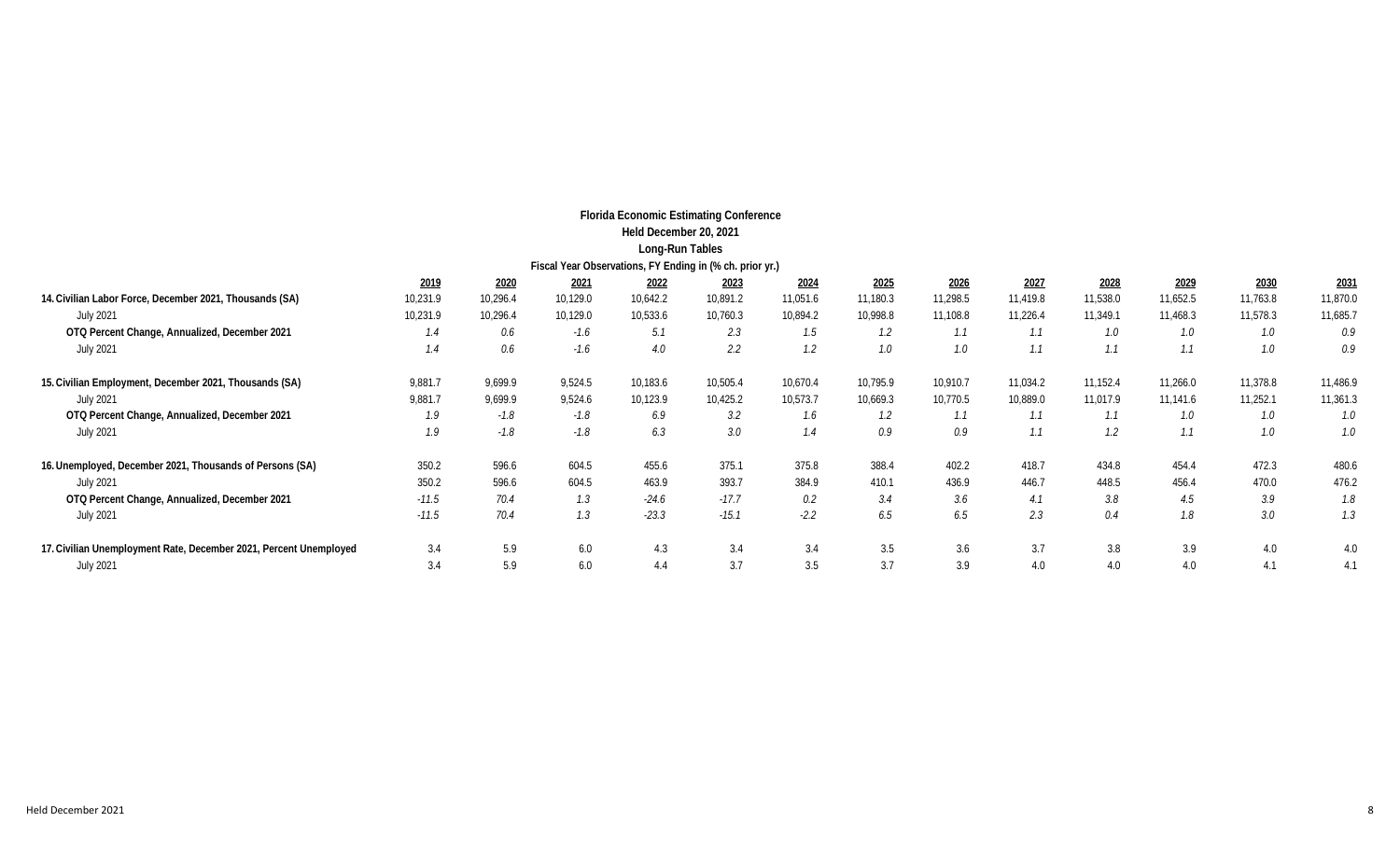|                                                                            |          |          |          | <b>Florida Economic Estimating Conference</b>            |             |          |          |          |          |          |           |           |           |
|----------------------------------------------------------------------------|----------|----------|----------|----------------------------------------------------------|-------------|----------|----------|----------|----------|----------|-----------|-----------|-----------|
|                                                                            |          |          |          | Held December 20, 2021                                   |             |          |          |          |          |          |           |           |           |
|                                                                            |          |          |          | Long-Run Tables                                          |             |          |          |          |          |          |           |           |           |
|                                                                            |          |          |          | Fiscal Year Observations, FY Ending in (% ch. prior yr.) |             |          |          |          |          |          |           |           |           |
|                                                                            | 2019     | 2020     | 2021     | 2022                                                     | <u>2023</u> | 2024     | 2025     | 2026     | 2027     | 2028     | 2029      | 2030      | 2031      |
| Construction                                                               |          |          |          |                                                          |             |          |          |          |          |          |           |           |           |
| Total Private Housing Starts, December 2021, Thousands of Units (SAAI      | 147.2    | 168.3    | 203.7    | 215.1                                                    | 167.4       | 159.1    | 157.6    | 154.9    | 151.3    | 148.7    | 148.6     | 148.5     | 145.9     |
| <b>July 2021</b>                                                           | 147.3    | 167.8    | 184.5    | 175.7                                                    | 164.2       | 162.8    | 162.6    | 160.0    | 152.4    | 149.6    | 149.2     | 148.4     | 145.1     |
| OTQ Percent Change, Annualized, December 2021                              | 6.5      | 14.3     | 21.0     | 5.6                                                      | $-22.2$     | $-5.0$   | $-1.0$   | $-1.7$   | $-2.3$   | $-1.7$   | $-0.1$    | $-0.1$    | $-1.8$    |
| <b>July 2021</b>                                                           | 6.4      | 14.0     | 10.0     | $-4.8$                                                   | $-6.6$      | $-0.9$   | $-0.1$   | $-1.6$   | $-4.7$   | $-1.8$   | $-0.3$    | $-0.6$    | $-2.2$    |
| 2. Private Housing Starts, Single-Family, December 2021, Thousands of Ur   | 91.1     | 99.1     | 132.5    | 133.0                                                    | 112.2       | 103.6    | 101.6    | 98.9     | 96.0     | 94.2     | 93.8      | 93.5      | 91.3      |
| <b>July 2021</b>                                                           | 91.1     | 99.1     | 126.0    | 118.9                                                    | 108.1       | 105.6    | 105.7    | 103.6    | 97.5     | 95.6     | 95.2      | 94.3      | 91.7      |
| OTQ Percent Change, Annualized, December 2021                              | 6.7      | 8.8      | 33.7     | 0.4                                                      | $-15.7$     | $-7.6$   | $-2.0$   | $-2.6$   | $-2.9$   | $-1.9$   | $-0.4$    | $-0.3$    | $-2.4$    |
| <b>July 2021</b>                                                           | 6.7      | 8.8      | 27.2     | $-5.7$                                                   | $-9.0$      | $-2.3$   | 0.0      | $-1.9$   | $-5.9$   | $-2.0$   | $-0.4$    | $-1.0$    | $-2.7$    |
| 3. Private Housing Starts, Multi-Family, December 2021, Thousands of Uni   | 56.1     | 69.2     | 71.2     | 82.1                                                     | 55.3        | 55.5     | 56.0     | 56.0     | 55.3     | 54.6     | 54.8      | 55.0      | 54.6      |
| <b>July 2021</b>                                                           | 56.2     | 68.7     | 58.5     | 56.8                                                     | 56.0        | 57.1     | 56.9     | 56.4     | 54.9     | 54.0     | 54.0      | 54.1      | 53.4      |
| OTQ Percent Change, Annualized, December 2021                              | 6.1      | 23.4     | 2.9      | 15.3                                                     | $-32.7$     | 0.4      | 0.9      | 0.0      | $-1.1$   | $-1.4$   | 0.4       | 0.3       | $-0.7$    |
| <b>July 2021</b>                                                           | 6.0      | 22.4     | $-14.8$  | $-2.9$                                                   | $-1.4$      | 2.0      | $-0.3$   | $-1.0$   | $-2.7$   | $-1.5$   | $-0.1$    | 0.1       | $-1.3$    |
| 4. Total Construction Expenditures, December 2021, Millions of Dollars (S. | 68,389.1 | 75,201.8 | 80,268.4 | 90,865.5                                                 | 88,580.6    | 88,214.0 | 91,211.9 | 93,948.3 | 96,168.8 | 98,075.1 | 100,844.7 | 104,262.6 | 107,788.8 |
| <b>July 2021</b>                                                           | 68,423.1 | 75,255.6 | 78,809.1 | 82,051.0                                                 | 82,647.5    | 85,145.8 | 88,024.7 | 90,952.7 | 93,625.0 | 96,284.1 | 99,054.4  | 102,088.7 | 105,251.7 |
| OTQ Percent Change, Annualized, December 2021                              | 2.8      | 10.0     | 6.7      | 13.2                                                     | $-2.5$      | $-0.4$   | 3.4      | 3.0      | 2.4      | 2.0      | 2.8       | 3.4       | 3.4       |
| <b>July 2021</b>                                                           | 2.9      | 10.0     | 4.7      | 4.1                                                      | 0.7         | 3.0      | 3.4      | 3.3      | 2.9      | 2.8      | 2.9       | 3.1       | 3.1       |
| 5. Private Res. Housing Constr. Expenditures, December 2021, Millions of   | 37,469.3 | 40,989.1 | 48,502.5 | 55,685.6                                                 | 52,217.0    | 50,656.5 | 52,506.2 | 54,025.8 | 54,956.8 | 55,534.0 | 56,861.4  | 58,829.6  | 60,878.0  |
| <b>July 2021</b>                                                           | 37,528.5 | 40,913.9 | 47,430.3 | 50,193.9                                                 | 49,141.7    | 50,112.3 | 51,619.1 | 53,167.1 | 54,283.7 | 55,366.0 | 56,474.9  | 57,768.8  | 58,839.2  |
| OTQ Percent Change, Annualized, December 2021                              | 4.6      | 9.4      | 18.3     | 14.8                                                     | $-6.2$      | $-3.0$   | 3.7      | 2.9      | 1.7      | 1.1      | 2.4       | 3.5       | 3.5       |
| <b>July 2021</b>                                                           | 4.7      | 9.0      | 15.9     | 5.8                                                      | $-2.1$      | 2.0      | 3.0      | 3.0      | 2.1      | 2.0      | 2.0       | 2.3       | 1.9       |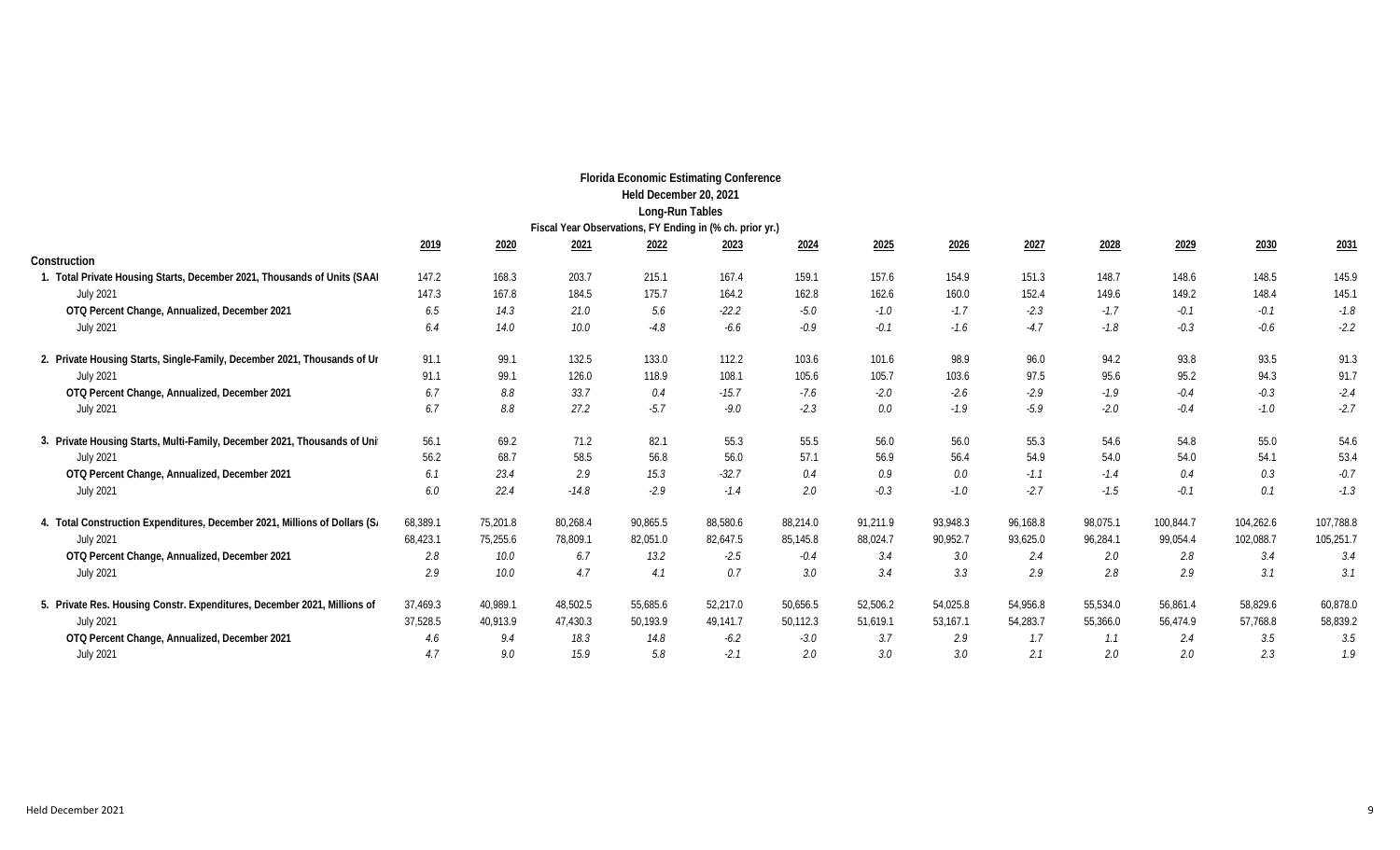|                                                                            |          |          |                                                          | <b>Florida Economic Estimating Conference</b> |          |          |          |          |          |          |          |          |          |
|----------------------------------------------------------------------------|----------|----------|----------------------------------------------------------|-----------------------------------------------|----------|----------|----------|----------|----------|----------|----------|----------|----------|
|                                                                            |          |          |                                                          | Held December 20, 2021                        |          |          |          |          |          |          |          |          |          |
|                                                                            |          |          |                                                          | Long-Run Tables                               |          |          |          |          |          |          |          |          |          |
|                                                                            |          |          | Fiscal Year Observations, FY Ending in (% ch. prior yr.) |                                               |          |          |          |          |          |          |          |          |          |
|                                                                            | 2019     | 2020     | <u>2021</u>                                              | 2022                                          | 2023     | 2024     | 2025     | 2026     | 2027     | 2028     | 2029     | 2030     | 2031     |
| 6. Private Nonres. Constr. Expenditures, December 2021, Millions of Dollar | 17,819.8 | 20,103.6 | 17,949.1                                                 | 20,478.0                                      | 20,985.4 | 21,705.1 | 22,452.6 | 23,211.0 | 24,108.8 | 25,013.9 | 26,007.1 | 27,023.4 | 28,001.7 |
| July 2021                                                                  | 17,827.  | 20,313.9 | 17,790.1                                                 | 17,630.8                                      | 18,480.0 | 19,461.4 | 20,513.6 | 21,549.6 | 22,720.6 | 23,881.2 | 25,090.6 | 26,327.3 | 27,788.3 |
| OTQ Percent Change, Annualized, December 2021                              | $-1.4$   | 12.8     | $-10.7$                                                  | 14.1                                          | 2.5      | 3.4      | 3.4      | 3.4      | 3.9      | 3.8      | 4.0      | 3.9      | 3.6      |
| July 2021                                                                  | $-1.4$   | 13.9     | $-12.4$                                                  | $-0.9$                                        | 4.8      | 5.3      | 5.4      | 5.1      | 5.4      | 5.1      | 5.1      | 4.9      | 5.5      |
| 7. Total Public Construction Expenditures, December 2021, Millions of Dol  | 13,100.1 | 14,109.1 | 13,816.8                                                 | 14,701.9                                      | 15,378.2 | 15,852.4 | 16,253.1 | 16.711.4 | 17,103.2 | 17,527.2 | 17,976.1 | 18,409.6 | 18,909.2 |
| July 2021                                                                  | 13,067.5 | 14,027.8 | 13,588.7                                                 | 14,226.2                                      | 15,025.8 | 15,572.0 | 15,892.0 | 16,236.0 | 16,620.7 | 17,036.8 | 17,488.9 | 17,992.6 | 18,624.3 |
| OTQ Percent Change, Annualized, December 2021                              | 3.9      | 7.7      | $-2.1$                                                   | 6.4                                           | 4.6      | 3.1      | 2.5      | 2.8      | 2.3      | 2.5      | 2.6      | 2.4      | 2.7      |
| July 2021                                                                  | 3.7      | 7.3      | $-3.1$                                                   | 4.7                                           | 5.6      | 3.6      | 2.1      | 2.2      | 2.4      | 2.5      | 2.7      | 2.9      | 3.5      |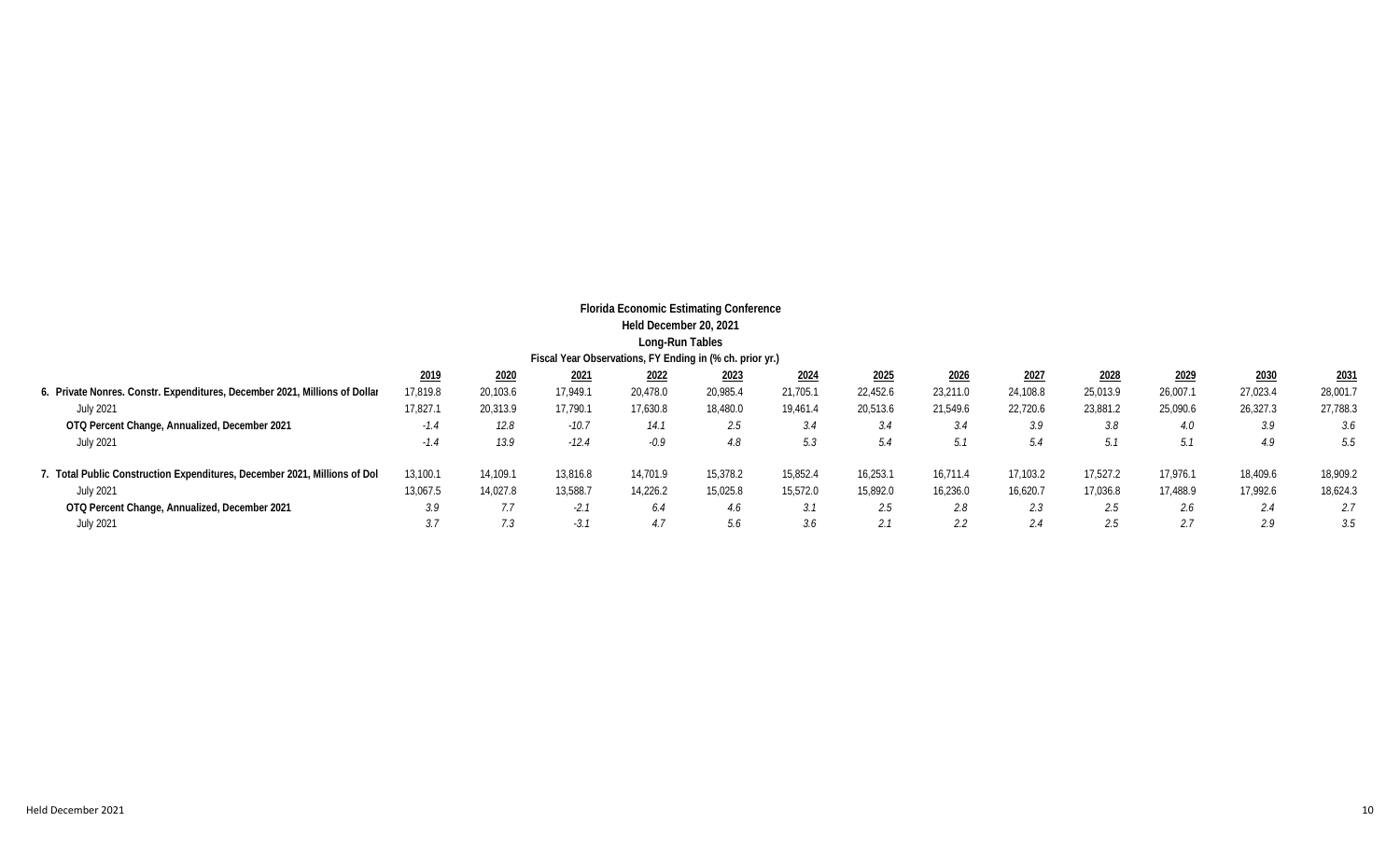|                                                                        |            |            |            | <b>Florida Economic Estimating Conference</b><br>Held December 20, 2021 |            |            |            |            |            |            |            |            |            |
|------------------------------------------------------------------------|------------|------------|------------|-------------------------------------------------------------------------|------------|------------|------------|------------|------------|------------|------------|------------|------------|
|                                                                        |            |            |            | Long-Run Tables                                                         |            |            |            |            |            |            |            |            |            |
|                                                                        |            |            |            | Fiscal Year Observations, FY Ending in (% ch. prior yr.)                |            |            |            |            |            |            |            |            |            |
|                                                                        | 2019       | 2020       | 2021       | 2022                                                                    | 2023       | 2024       | 2025       | 2026       | 2027       | 2028       | 2029       | 2030       | 2031       |
| 8. FAR Existing Single-Family Home Sales, December 2021, Number of Un  | 280,006.8  | 285,295.6  | 353,852.7  | 345,941.9                                                               | 329,791.6  | 319,391.1  | 315,603.6  | 318,016.3  | 319,947.8  | 322,112.5  | 325,003.8  | 327,985.2  | 330,129.8  |
| <b>July 2021</b>                                                       | 280,005.6  | 285,307.9  | 356,376.2  | 344,207.6                                                               | 333,457.0  | 328,719.6  | 327,423.1  | 329,553.7  | 331,587.1  | 334,457.0  | 337,531.0  | 340,693.2  | 358,303.2  |
| OTQ Percent Change, Annualized, December 2021                          | 3.0        | 1.9        | 24.0       | $-2.2$                                                                  | $-4.7$     | $-3.2$     | $-1.2$     | 0.8        | 0.6        | 0.7        | 0.9        | 0.9        | 0.7        |
| <b>July 2021</b>                                                       | 3.0        | 1.9        | 24.9       | $-3.4$                                                                  | $-3.1$     | $-1.4$     | $-0.4$     | 0.7        | 0.6        | 0.9        | 0.9        | 0.9        | 5.2        |
| 9. FAR Median Price of Existing Single-Family Homes Sold, December 202 | 256,422.5  | 269,776.5  | 316,149.4  | 350,779.8                                                               | 354,423.4  | 358,059.1  | 365,682.1  | 374,614.5  | 385,395.2  | 397,826.3  | 411,731.8  | 426,395.6  | 458,283.8  |
| <b>July 2021</b>                                                       | 256,432.7  | 269,783.4  | 314,448.3  | 340,259.0                                                               | 350,697.1  | 358,059.1  | 365,682.1  | 374,614.5  | 385,395.2  | 397,826.3  | 411,731.8  | 426,395.6  | 458,283.8  |
| OTQ Percent Change, Annualized, December 2021                          | 4.4        | 5.2        | 17.2       | 11.0                                                                    | 1.0        | 1.0        | 2.1        | 2.4        | 2.9        | 3.2        | 3.5        | 3.6        | 7.5        |
| <b>July 2021</b>                                                       | 4.4        | 5.2        | 16.6       | 8.2                                                                     | 3.1        | 2.1        | 2.1        | 2.4        | 2.9        | 3.2        | 3.5        | 3.6        | 7.5        |
| 10. FAR Existing Condominium Sales, December 2021                      | 113,904.6  | 108,843.6  | 155,131.7  | 143,372.1                                                               | 127,336.8  | 123,206.4  | 121,476.4  | 121,851.6  | 122,148.0  | 122,728.6  | 123,904.3  | 124,898.6  | 125,280.   |
| <b>July 2021</b>                                                       | 113,938.3  | 108,831.8  | 151,663.0  | 129,690.3                                                               | 122,028.2  | 120,399.4  | 118,394.4  | 118,946.9  | 119,776.6  | 120,656.6  | 122,149.3  | 123,752.2  | 134,118.4  |
| OTQ Percent Change, Annualized, December 2021                          | 0.5        | $-4.4$     | 42.5       | $-7.6$                                                                  | $-11.2$    | $-3.2$     | $-1.4$     | 0.3        | 0.2        | 0.5        | 1.0        | 0.8        | 0.3        |
| <b>July 2021</b>                                                       | 0.5        | $-4.5$     | 39.4       | $-14.5$                                                                 | $-5.9$     | $-1.3$     | $-1.7$     | 0.5        | 0.7        | 0.7        | 1.2        | 1.3        | 8.4        |
| 11. FAR Median Price of Existing Condominiums Sold, December 2021      | 186,772.30 | 199,111.70 | 232,069.60 | 255,027.40                                                              | 255,940.00 | 257,542.20 | 261,474.70 | 265,987.00 | 271,500.40 | 277,906.40 | 285,145.10 | 292,732.60 | 313,508.80 |
| <b>July 2021</b>                                                       | 186,758.80 | 199,093.30 | 231,813.40 | 248,126.30                                                              | 253,154.90 | 257,542.20 | 261,474.70 | 265,987.00 | 271,500.40 | 277,906.40 | 285,145.10 | 292,732.60 | 313,508.80 |
| OTQ Percent Change, Annualized, December 2021                          | 4.2        | 6.6        | 16.6       | 9.9                                                                     | 0.4        | 0.6        | 1.5        | 1.7        | 2.1        | 2.4        | 2.6        | 2.7        | 7.1        |
| <b>July 2021</b>                                                       | 4.2        | 6.6        | 16.4       | 7.0                                                                     | 2.0        | 1.7        | 1.5        | 1.7        | 2.1        | 2.4        | 2.6        | 2.7        | 7.1        |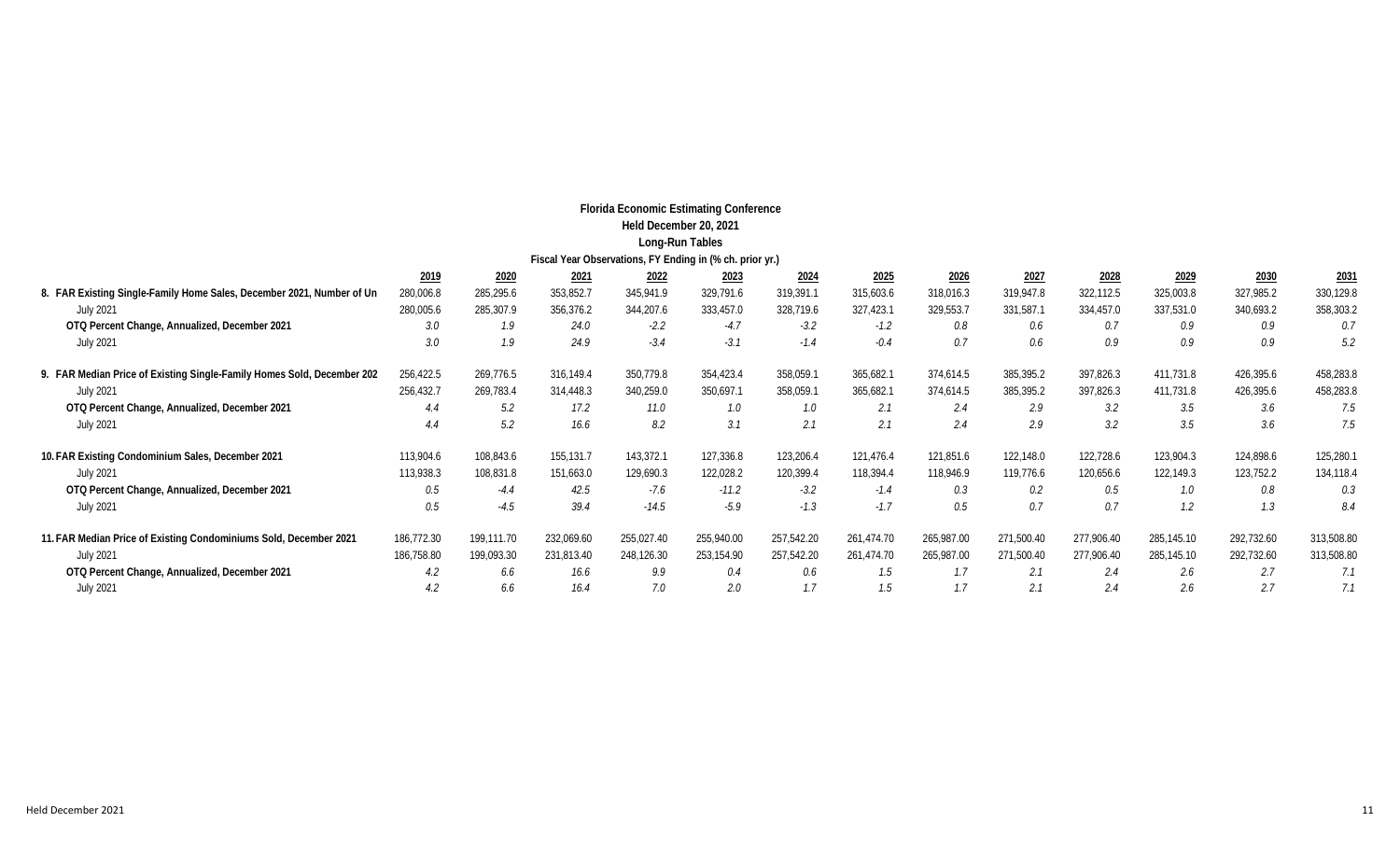|                                                                         |         |         | Fiscal Year Observations, FY Ending in (% ch. prior yr.) | <b>Florida Economic Estimating Conference</b><br>Held December 20, 2021<br>Long-Run Tables |         |         |         |         |         |         |         |         |         |
|-------------------------------------------------------------------------|---------|---------|----------------------------------------------------------|--------------------------------------------------------------------------------------------|---------|---------|---------|---------|---------|---------|---------|---------|---------|
|                                                                         | 2019    | 2020    | 2021                                                     | 2022                                                                                       | 2023    | 2024    | 2025    | 2026    | 2027    | 2028    | 2029    | 2030    | 2031    |
| New Light Vehicle Sales                                                 |         |         |                                                          |                                                                                            |         |         |         |         |         |         |         |         |         |
| 1. Total New Light Vehicle Registrations, December 2021, Thousands (SA) | 1,320.9 | 1,239.1 | 1,374.3                                                  | 1,127.2                                                                                    | 1,302.4 | 1,366.2 | 1,378.6 | 1,349.6 | 1,320.3 | 1,310.3 | 1,305.9 | 1,298.1 | 1,288.  |
| <b>July 2021</b>                                                        | 1,321.9 | 1,239.2 | 1,344.4                                                  | 1,290.5                                                                                    | 1,305.2 | 1,305.0 | 1,293.5 | 1,299.6 | 1,302.0 | 1,292.2 | 1,282.6 | 1,273.9 | 1,268.6 |
| OTQ Percent Change, Annualized, December 2021                           | 0.0     | $-6.2$  | 10.9                                                     | $-18.0$                                                                                    | 15.5    | 4.9     | 0.9     | $-2.1$  | $-2.2$  | -0.8    | $-0.3$  | $-0.6$  | $-0.8$  |
| <b>July 2021</b>                                                        | 0.0     | $-6.3$  | 8.5                                                      | $-4.0$                                                                                     | 1.1     | 0.0     | $-0.9$  | 0.5     | 0.2     | $-0.8$  | $-0.7$  | $-0.7$  | $-0.4$  |
| 2. New Automobile Registrations, December 2021, Thousands of Units (SA  | 497.6   | 418.8   | 427.4                                                    | 347.9                                                                                      | 381.0   | 389.3   | 393.3   | 383.4   | 374.8   | 370.2   | 369.1   | 366.7   | 364.0   |
| <b>July 2021</b>                                                        | 497.9   | 418.8   | 417.2                                                    | 377.7                                                                                      | 378.4   | 374.3   | 368.2   | 366.7   | 364.4   | 362.8   | 359.7   | 357.6   | 355.6   |
| OTQ Percent Change, Annualized, December 2021                           | $-9.4$  | $-15.8$ | 2.0                                                      | $-18.6$                                                                                    | 9.5     | 2.2     | 1.0     | $-2.5$  | $-2.2$  | $-1.2$  | $-0.3$  | $-0.7$  | $-0.7$  |
| <b>July 2021</b>                                                        | $-9.4$  | $-15.9$ | $-0.4$                                                   | $-9.4$                                                                                     | 0.2     | $-1.1$  | $-1.6$  | $-0.4$  | $-0.6$  | $-0.4$  | $-0.8$  | $-0.6$  | $-0.6$  |
| 3. New Light Truck Registrations, December 2021, Thousands (SA)         | 823.3   | 820.3   | 946.9                                                    | 779.3                                                                                      | 921.4   | 976.9   | 985.3   | 966.2   | 945.5   | 940.0   | 936.8   | 931.5   | 924.4   |
| <b>July 2021</b>                                                        | 824.0   | 820.5   | 927.2                                                    | 912.7                                                                                      | 926.8   | 930.8   | 925.3   | 932.9   | 937.7   | 929.4   | 922.9   | 916.3   | 913.1   |
| OTQ Percent Change, Annualized, December 2021                           | 6.8     | $-0.4$  | 15.4                                                     | $-17.7$                                                                                    | 18.2    | 6.0     | 0.9     | $-1.9$  | $-2.1$  | $-0.6$  | $-0.3$  | $-0.6$  | $-0.8$  |
| <b>July 2021</b>                                                        | 6.8     | $-0.4$  | 13.0                                                     | $-1.6$                                                                                     | 1.5     | 0.4     | $-0.6$  | 0.8     | 0.5     | $-0.9$  | $-0.7$  | $-0.7$  | $-0.3$  |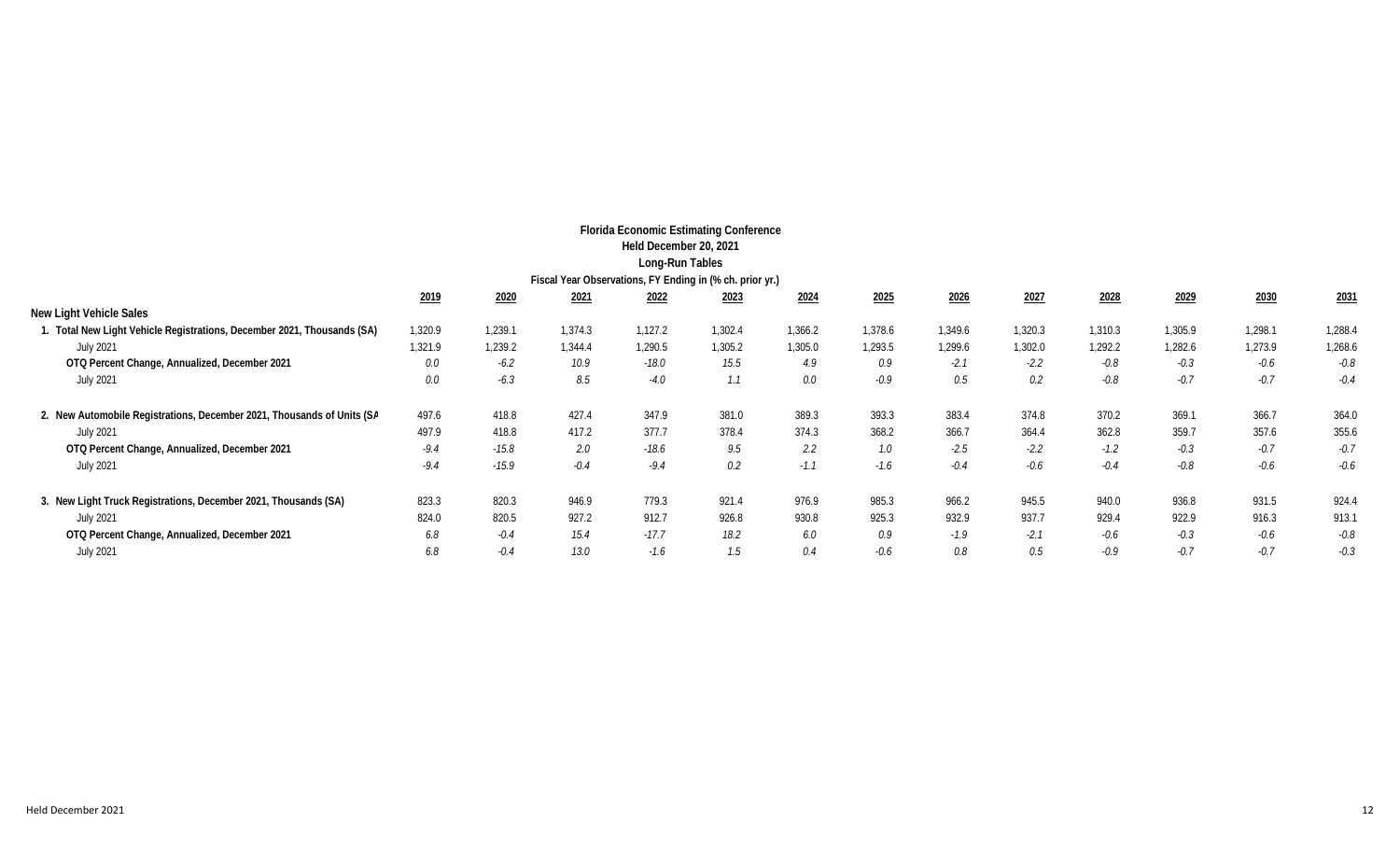|                                                                            |           |           |          | <b>Florida Economic Estimating Conference</b> |           |           |           |           |           |           |           |           |           |
|----------------------------------------------------------------------------|-----------|-----------|----------|-----------------------------------------------|-----------|-----------|-----------|-----------|-----------|-----------|-----------|-----------|-----------|
|                                                                            |           |           |          | Held December 20, 2021                        |           |           |           |           |           |           |           |           |           |
|                                                                            |           |           |          | Long-Run Tables                               |           |           |           |           |           |           |           |           |           |
| Fiscal Year Observations, FY Ending in (% ch. prior yr.)                   |           |           |          |                                               |           |           |           |           |           |           |           |           |           |
|                                                                            | 2019      | 2020      | 2021     | 2022                                          | 2023      | 2024      | 2025      | 2026      | 2027      | 2028      | 2029      | 2030      | 2031      |
| <b>Florida Visitors</b>                                                    |           |           |          |                                               |           |           |           |           |           |           |           |           |           |
| 1. Total Visitors, December 2021, Thousands of Visitors (SA)               | 129,036.4 | 103,885.9 | 97,653.2 | 133,056.2                                     | 143,108.9 | 151,250.4 | 158,320.6 | 165,168.8 | 171,969.3 | 178,843.1 | 185,953.9 | 193,234.1 | 200,689.7 |
| <b>July 2021</b>                                                           | 129,130.3 | 104,528.3 | 93,444.8 | 129,363.7                                     | 141,581.8 | 150,451.9 | 158,024.5 | 165,100.8 | 171,043.9 | 177,040.5 | 182,939.0 | 189,058.0 | 194,955.2 |
| OTQ Percent Change, Annualized, December 2021                              | 5.0       | $-19.5$   | $-6.0$   | 36.3                                          | 7.6       | 5.7       | 4.7       | 4.3       | 4.1       | 4.0       | 4.0       | 3.9       | 3.9       |
| <b>July 2021</b>                                                           | 5.1       | $-19.1$   | $-10.6$  | 38.4                                          | 9.4       | 6.3       | $5.0\,$   | 4.5       | 3.6       | 3.5       | 3.3       | 3.3       | 3.1       |
| 2. Total Domestic Visitors, December 2021, Thousands of Visitors (SA)      | 114,562.3 | 93,819.4  | 95,079.7 | 126,478.6                                     | 132,952.5 | 139,181.7 | 145,258.9 | 151,434.4 | 157,738.5 | 164,210.6 | 170,969.5 | 177,848.5 | 184,891.6 |
| <b>July 2021</b>                                                           | 114,622.2 | 93,956.4  | 91,330.7 | 123,321.7                                     | 131,425.3 | 138,383.2 | 144,962.8 | 151,366.4 | 156,813.1 | 162,408.0 | 167,954.6 | 173,672.3 | 179,157.0 |
| OTQ Percent Change, Annualized, December 2021                              | 5.6       | $-18.1$   | 1.3      | 33.0                                          | 5.1       | 4.7       | 4.4       | 4.3       | 4.2       | 4.1       | 4.1       | 4.0       | 4.0       |
| <b>July 2021</b>                                                           | 5.7       | $-18.0$   | $-2.8$   | 35.0                                          | 6.6       | 5.3       | 4.8       | 4.4       | 3.6       | 3.6       | 3.4       | 3.4       | 3.2       |
| 3. Total Canadian Visitors, December 2021, Thousands of Visitors (SA)      | 3,538.9   | 2,597.4   | 113.8    | 1,486.6                                       | 2,967.7   | 3,094.0   | 3,177.3   | 3,331.9   | 3,441.7   | 3,549.4   | 3,662.0   | 3,765.7   | 3,877.2   |
| <b>July 2021</b>                                                           | 3,591.6   | 2,668.4   | 142.9    | 1,724.6                                       | 2,967.7   | 3,094.0   | 3,177.3   | 3,331.9   | 3,441.7   | 3,549.4   | 3,662.0   | 3,765.7   | 3,877.2   |
| OTQ Percent Change, Annualized, December 2021                              | 0.9       | $-26.6$   | $-95.6$  | 1,206.7                                       | 99.6      | 4.3       | 2.7       | 4.9       | 3.3       | 3.1       | 3.2       | 2.8       | 3.0       |
| <b>July 2021</b>                                                           | 1.9       | $-25.7$   | $-94.6$  | 1,106.8                                       | 72.1      | 4.3       | 2.7       | 4.9       | 3.3       | 3.1       | 3.2       | 2.8       | 3.0       |
| 4. Total Overseas Visitors, December 2021, Thousands of Visitors (SA)      | 10,935.2  | 7,469.1   | 2,459.8  | 5,090.9                                       | 7,188.8   | 8.974.7   | 9,884.4   | 10,402.5  | 10,789.1  | 11,083.1  | 11,322.4  | 11,619.9  | 11,921.0  |
| <b>July 2021</b>                                                           | 10,916.5  | 7,903.5   | 1,971.2  | 4,317.3                                       | 7,188.8   | 8,974.7   | 9,884.4   | 10,402.5  | 10,789.1  | 11,083.1  | 11,322.4  | 11,619.9  | 11,921.0  |
| OTQ Percent Change, Annualized, December 2021                              | $-0.3$    | $-31.7$   | $-67.1$  | 107.0                                         | 41.2      | 24.8      | 10.1      | 5.2       | 3.7       | 2.7       | 2.2       | 2.6       | 2.6       |
| <b>July 2021</b>                                                           | $-0.4$    | $-27.6$   | $-75.1$  | 119.0                                         | 66.5      | 24.8      | 10.1      | 5.2       | 3.7       | 2.7       | 2.2       | 2.6       | 2.6       |
| 5. Total Visitors (FTE to Residents), December 2021, Thousands of Visitor: | 1,880.9   | 1,556.4   | 1.570.5  | 2.137.1                                       | 2.349.0   | 2.471.5   | 2,558.4   | 2,621.2   | 2,699.2   | 2,765.6   | 2.798.5   | 2.919.3   | 3,015.3   |
| <b>July 2021</b>                                                           | 1,884.5   | 1,553.3   | 1,498.1  | 2.115.5                                       | 2.389.8   | 2,519.3   | 2,611.5   | 2,679.1   | 2,734.3   | 2,777.5   | 2,789.0   | 2,877.0   | 2,947.1   |
| OTQ Percent Change, Annualized, December 2021                              | 12.7      | $-17.3$   | 0.9      | 36.1                                          | 9.9       | 5.2       | 3.5       | 2.5       | 3.0       | 2.5       | 1.2       | 4.3       | 3.3       |
| <b>July 2021</b>                                                           | 12.7      | $-17.6$   | $-3.6$   | 41.2                                          | 13.0      | 5.4       | 3.7       | 2.6       | 2.1       | 1.6       | 0.4       | 3.2       | 2.4       |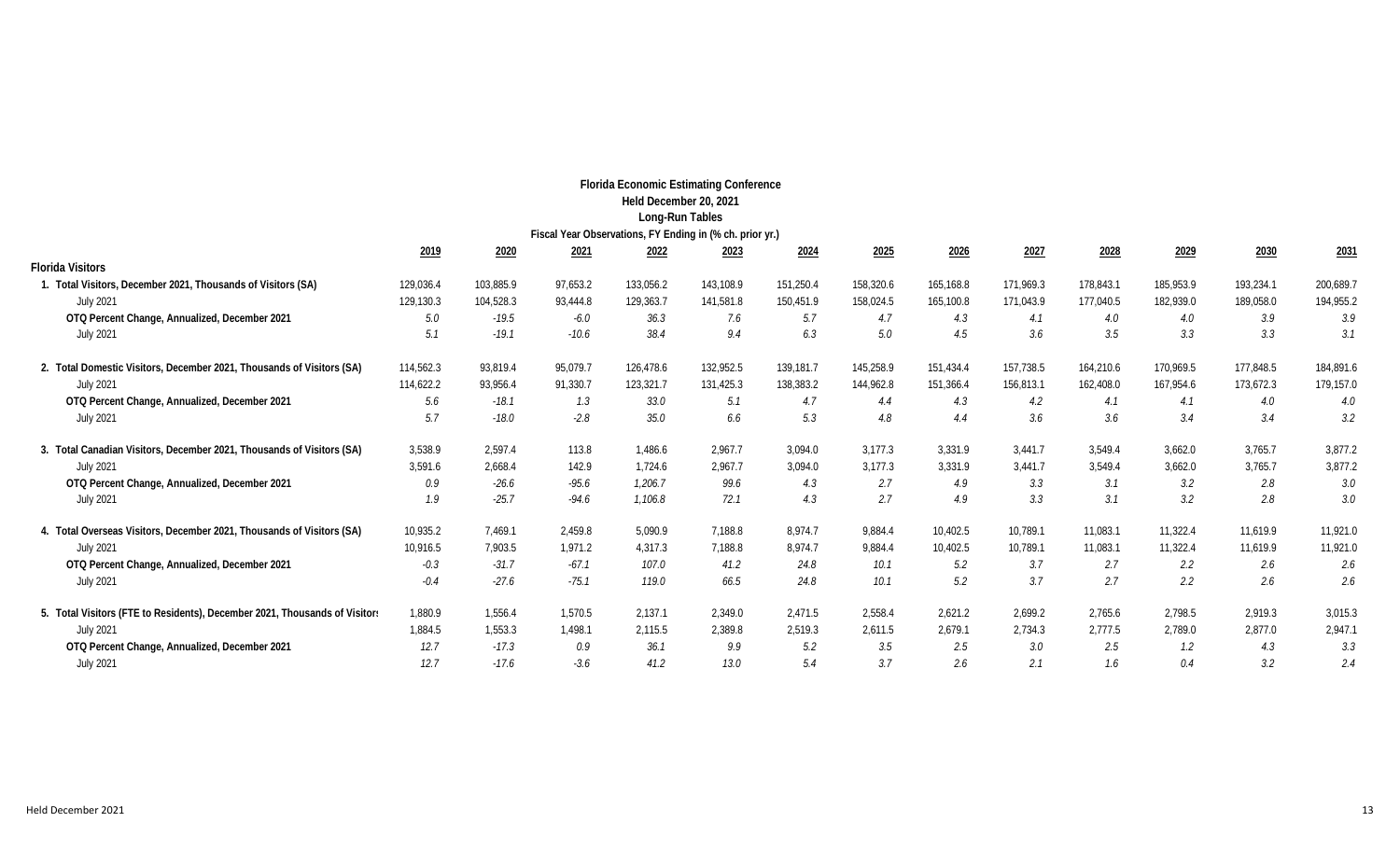| <b>Florida Economic Estimating Conference</b><br>Held December 20, 2021<br>Long-Run Tables<br>Fiscal Year Observations, FY Ending in (% ch. prior yr.) |             |             |             |             |             |               |             |             |             |             |             |             |             |
|--------------------------------------------------------------------------------------------------------------------------------------------------------|-------------|-------------|-------------|-------------|-------------|---------------|-------------|-------------|-------------|-------------|-------------|-------------|-------------|
|                                                                                                                                                        | 2019        | 2020        | 2021        | 2022        | 2023        | 2024          | 2025        | 2026        | 2027        | 2028        | 2029        | 2030        | 2031        |
| Florida Gross Domestic Product (GDP)                                                                                                                   |             |             |             |             |             |               |             |             |             |             |             |             |             |
| 1. Florida Real GDP, December 2021, Millions of Chained 2012 \$ (SAAR)                                                                                 | 957,034.6   | 954,084.7   | 971,510.4   | 1,018,511.0 | 1,050,461.0 | 1,073,166.0   | 1,094,584.0 | 1,115,683.0 | 1,137,573.0 | 1,160,102.0 | 1,182,907.0 | 1,206,294.0 | 1,230,095.0 |
| <b>July 2021</b>                                                                                                                                       | 949,966.4   | 945,533.2   | 964,228.4   | 1,008,054.0 | 1,031,826.0 | 1,056,954.0   | 1,084,325.0 | 1,110,560.0 | 1,134,061.0 | 1,157,455.0 | 1,181,583.0 | 1,205,600.0 | 1,230,152.0 |
| OTQ Percent Change, Annualized, December 2021                                                                                                          | 2.9         | $-0.3$      | 1.8         | 4.8         | 3.1         | 2.2           | 2.0         | 1.9         | 2.0         | 2.0         | 2.0         | 2.0         | 2.0         |
| <b>July 2021</b>                                                                                                                                       | 3.3         | $-0.5$      | 2.0         | 4.5         | 2.4         | 2.4           | 2.6         | 2.4         | 2.1         | 2.1         | 2.1         | 2.0         | 2.0         |
| 2. Florida Nominal GDP, December 2021, Millions of Dollars (SAAR)                                                                                      | 1,086,170.0 | ,107,044.0  | 1,153,965.0 | 1,259,307.0 | 1,332,889.0 | 1,395,907.0   | 1,460,536.0 | 1,526,439.0 | 1,595,664.0 | 1,668,490.0 | 1,744,289.0 | 1,823,474.0 | 1,905,467.0 |
| <b>July 2021</b>                                                                                                                                       | 1,078,234.0 | 1,096,931.0 | 1,143,323.0 | 1,226,921.0 | 1,281,617.0 | 1,341,191.0   | 1,406,448.0 | 1,472,765.0 | 1,537,972.0 | 1,605,667.0 | 1,677,139.0 | 1,751,195.0 | 1,828,502.0 |
| OTQ Percent Change, Annualized, December 2021                                                                                                          | 5.3         | 1.9         | 4.2         | 9.1         | 5.8         | 4.7           | 4.6         | 4.5         | 4.5         | 4.6         | 4.5         | 4.5         | 4.5         |
| <b>July 2021</b>                                                                                                                                       | 5.7         | 1.7         | 4.2         | 7.3         | 4.5         | 4.6           | 4.9         | 4.7         | 4.4         | 4.4         | 4.5         | 4.4         | 4.4         |
| 3. Florida GDP Price Index, December 2021, Index, 2012=100 (SA)                                                                                        | 113.5       | 116.0       | 118.8       | 123.6       | 126.9       | 130.1         | 133.4       | 136.8       | 140.3       | 143.8       | 147.5       | 151.2       | 154.9       |
| <b>July 2021</b>                                                                                                                                       | 113.5       | 116.0       | 118.6       | 121.7       | 124.2       | 126.9         | 129.7       | 132.6       | 135.6       | 138.7       | 141.9       | 145.2       | 148.6       |
| OTQ Percent Change, Annualized, December 2021                                                                                                          | 2.3         | 2.3         | 2.3         | 4.1         | 2.6         | 2.5           | 2.6         | 2.5         | 2.5         | 2.5         | 2.5         | 2.5         | 2.5         |
| <b>July 2021</b>                                                                                                                                       | 2.4         | 2.2         | 2.2         | 2.7         | 2.1         | $2.2^{\circ}$ | 2.2         | 2.2         | 2.3         | 2.3         | 2.3         | 2.3         | 2.3         |